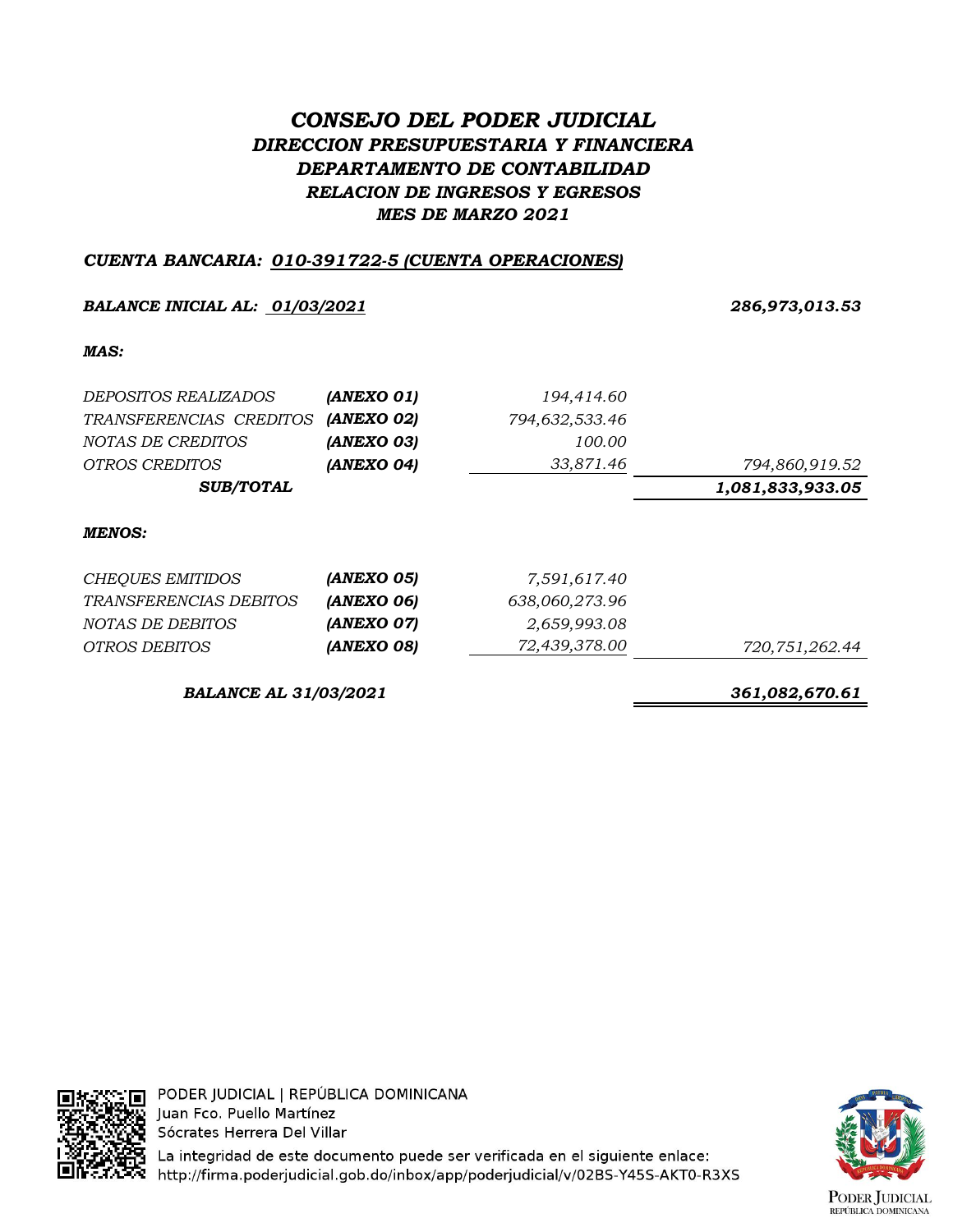# *CONSEJO DEL PODER JUDICIAL DIRECCION PRESUPUESTARIA Y FINANCIERA DEPARTAMENTO DE CONTABILIDAD RELACION DE INGRESOS Y EGRESOS MES DE MARZO 2021*

#### *ANEXO 01*

### *MES DE MARZO 2021 RELACION DE DEPOSITOS*

| <b>FECHA</b> | NUM.  | <b>DESCRIPCION</b>                                                  | VALOR RD\$ |
|--------------|-------|---------------------------------------------------------------------|------------|
| 02/03/2021   | 12674 | REEMBOLSO FALTANTE VALE NO.618, D/F 12/02/2021, FONDO OPERACION     | 50.00      |
| 02/03/2021   | 12675 | REEMBOLSOS POR NO CORRESPONDERLE EN VIAJE A SAN JUAN Y BOCA CH      | 2,950.00   |
| 03/03/2021   | 12676 | PAGO ALQUILER CAFETERIA STGO. FEBRERO 2021                          | 20,000.00  |
| 05/03/2021   | 12677 | CONFECCION CARNET ALGUACIL ORDINARIO, FACT. NO.16499.               | 200.00     |
| 05/03/2021   | 12678 | REEMBOLSO POR NO CORRESPONDERLE EN VIAJE A SANTIAGO, S/VALE NO      | 400.00     |
| 08/03/2021   | 12679 | FOTOCOPIAS TIRADAS EN EL PJ. DE LAS CORTES DE APEL. D.N. CORRESP. A | 4,435.60   |
| 09/03/2021   | 12680 | CONFECCION CARNET ALGUACIL ORDINARIO, COMPROB. NO.3920010569, D     | 200.00     |
| 15/03/2021   | 12681 | REEMBOLSO POR NO CORRESPONDERLE S/VALE NO.3181 D/F 05/03/2021,      | 1,000.00   |
| 16/03/2021   | 12682 | FOTOCOPIAS TIRADAS EN EL D.J. DE LAS MATAS DE FARFAN, COMPROB. NO   | 2,300.00   |
| 17/03/2021   | 12683 | REPOSICION CARNET ALGUACIL ORDINARIO, FACT. NO.16512.               | 200.00     |
| 23/03/2021   | 12684 | REEMBOLSO SOBRANTE DEL CHEQUE NO.89022, D/F 12/03/2021 POR PAC      | 130,000.00 |
| 24/03/2021   | 12685 | REPOSICION CARNET FACT. NO.16514.                                   | 100.00     |
| 26/03/2021   | 12686 | DESC. SEGURO MEDICO MARZO/2021, S/CK. NO.18350, RI-1790.            | 10,379.00  |
| 26/03/2021   | 12687 | REPOSICION CARNET DAÑADO, FACT. NO.16517.                           | 100.00     |
| 30/03/2021   | 12688 | DESC. SEGURO MEDICO A EMPLS. SALIENTES S/CK. NO.126980, FACT. NO.1  | 2,100.00   |
| 31/03/2021   | 12689 | PAGO ALQUILER CAFETERIA SANTIAGO MARZO 2020                         | 20,000.00  |
|              |       | TOTAL RD\$                                                          | 194,414.60 |

#### *ANEXO 02*

### *RELACION DE TRANSFERENCIAS CREDITOS MES DE MARZO 2021*

| <b>FECHA</b>      | NUM. | DESCRIPCION                                                              | VALOR RD\$     |
|-------------------|------|--------------------------------------------------------------------------|----------------|
| <i>02/03/2021</i> |      | 1103 PAGO ALOUILER LOCAL PAL. JUST. FEBRERO 2021                         | 50,000.00      |
| <i>08/03/2021</i> | 1104 | REEMBOLSO PAGO DE SEGURO MEDICO EMPLEADOS JI, 2DA Y 3ERA CUOTA           | 106,989,318.54 |
| <i>10/03/2021</i> |      | 1105 TRANSF. DE FONDOS DE LA CTA SUELDOS 010-391724-1, A LA CTA OPER. 0. |                |
|                   |      |                                                                          |                |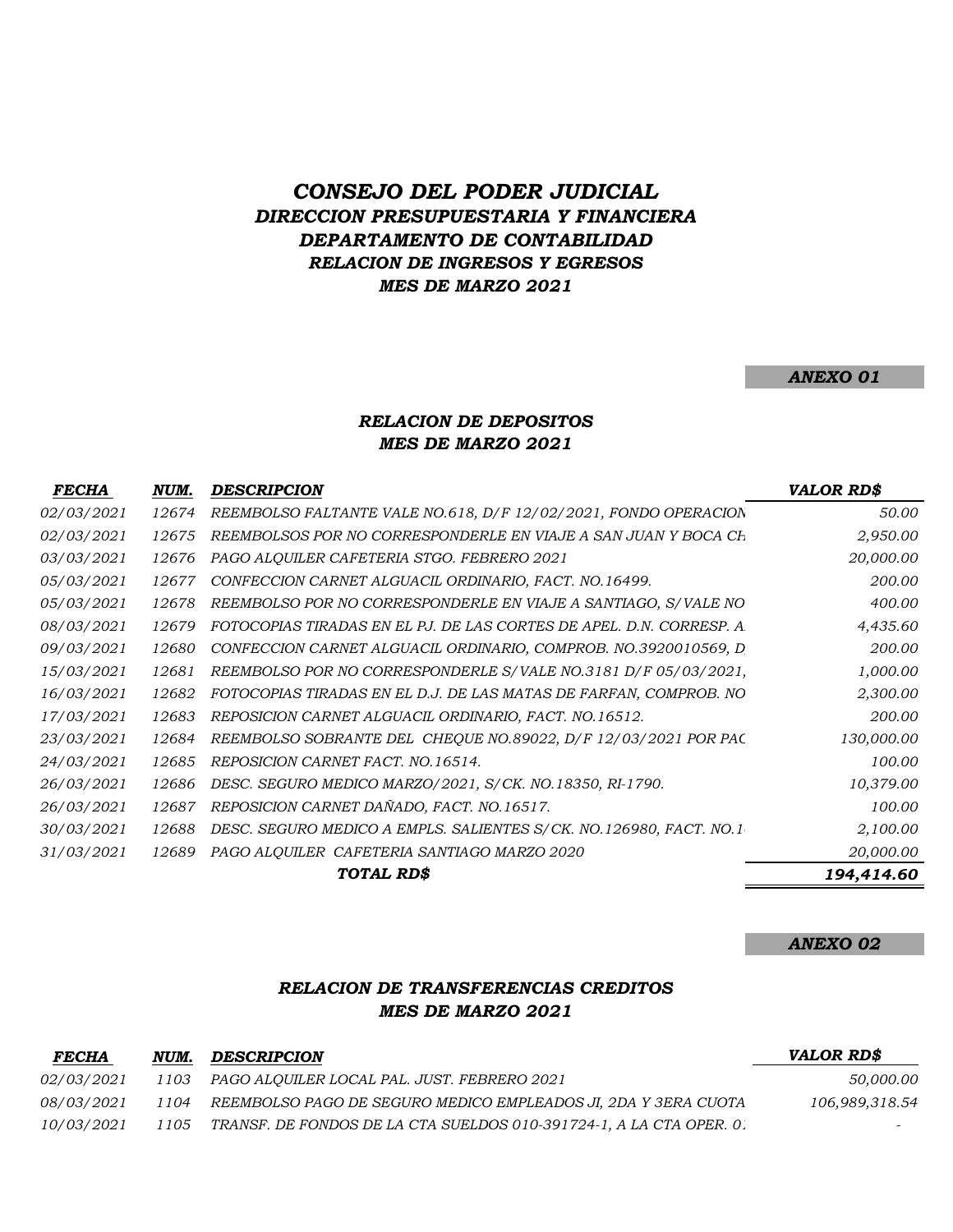|            |      | TOTAL RD\$                                                          | 794,632,533.46 |
|------------|------|---------------------------------------------------------------------|----------------|
| 31/03/2021 | 1118 | PAGO DESC. DEUDA DE ELIZABETH ARIAS SEGURO MEDICO MARZO 2021        | 1,193.21       |
| 31/03/2021 | 1117 | PAGO REEMBOLSO POR ESPACIO AEREO, CONSUMO DE ELECTRICIDAD Y CC      | 724,283.24     |
| 31/03/2021 | 1116 | PAGO SEG. MED. EMPLEADOS MARZO 2021                                 | 17,556.00      |
| 31/03/2021 | 1115 | PAGO REEMBOLSO DE SEGURO MEDICO PENSIONADOS Y SUS DEPENDIENTE       | 344,645.00     |
| 31/03/2021 | 1114 | TRANSFERENCIA DE FECHA 3/3/21 POR PAGO REMBOLSOS SEGURO MEDIC       | 169,382.60     |
| 19/03/2021 | 1113 | PAGO DESC. SEG. MED. ELIZABETH ARIAS, MARZO 2021, S/A NO.129045, No | 1,193.21       |
| 19/03/2021 | 1112 | PAGO DESC. SEG. MED. NOM. ELECTRONICA PERSONAL PENSIONADOS POR .    | 5,250.00       |
| 19/03/2021 | 1111 | PAGO DESC. SEG. MED. NOM. ELECTRONICA JUECES PENSIONADOS DEL PLI    | 57,991.20      |
| 19/03/2021 | 1110 | PAGO DESC. SEG. MED. NOM. ELECTRONICA MARZO 2021, S/A NO.129236, Y  | 4,596,979.32   |
| 18/03/2021 | 1109 | TRASFERENCIA DE FONDOS POR ASIGNACION PRESUPUESTARIA, LIBRAMIEI     | 680,882,821.83 |
| 17/03/2021 | 1108 | ESTA SUMA FUE TRASFERIDA DE LA CUENTA PROYECTO AECID PESOS A LA     | 428,595.00     |
| 15/03/2021 | 1107 | PAGO REEMBOLSO DE SEGURO MEDICO PENSIONADOS Y SUS DEPENDIENTE       | 339,898.00     |
| 10/03/2021 | 1106 | TRANSF. DE FONDOS DE LA CTA SUELDOS 010-391724-1, A LA CTA OPER. 0. | 23,426.31      |

# *RELACION NOTAS DE CREDITOS MES DE MARZO 2021*

| <b>FECHA</b>      | NUM. | <b>DESCRIPCION</b>                                     | <b>VALOR RDS</b> |
|-------------------|------|--------------------------------------------------------|------------------|
| <i>31/03/2021</i> | 2151 | CARGO POR DEPOSITO NO REGISTRADO PAGO DE CARNET CODIGO | 100.00           |
|                   |      | TOTAL RD\$                                             | 100.00           |
|                   |      |                                                        |                  |

#### *ANEXO 04*

### *RELACION OTROS CREDITOS MES DE MARZO 2021*

| <b>FECHA</b>      | NUM.  | DESCRIPCION                                | <b>VALOR RD\$</b> |
|-------------------|-------|--------------------------------------------|-------------------|
| <i>02/03/2021</i> | 249   | **DOCUMENTO QUE ANULA AL DOC: CHQ 88879 ** | 14,787.00         |
| <i>29/03/2021</i> | 250   | **DOCUMENTO OUE ANULA AL DOC: CHO 88410 ** | 1,000.00          |
| <i>29/03/2021</i> | 251   | **DOCUMENTO QUE ANULA AL DOC: CHQ 88412 ** | 3,600.00          |
| <i>29/03/2021</i> | 88450 | **DOCUMENTO OUE ANULA AL DOC: CHO 88450 ** | 2,700.00          |
| <i>29/03/2021</i> | 88454 | **DOCUMENTO OUE ANULA AL DOC: CHO 88454 ** | 675.00            |
| <i>29/03/2021</i> | 88455 | **DOCUMENTO OUE ANULA AL DOC: CHO 88505 ** | 3,600.00          |
| <i>29/03/2021</i> | 88456 | **DOCUMENTO OUE ANULA AL DOC: CHO 88503 ** | 1,000.00          |
| <i>31/03/2021</i> | 88457 | CARGO POR DIFERENCIA EN TASA TRANF. 5505   | 1,800.48          |
| <i>31/03/2021</i> | 88458 | CARGO POR DIFERENCIA EN TASA T/D 5323      | 1,558.55          |
| <i>31/03/2021</i> | 88459 | CARGO POR DIFERENCIA EN TASA T/D 5506      | 3,150.43          |
|                   |       | TOTAL RD\$                                 | 33,871.46         |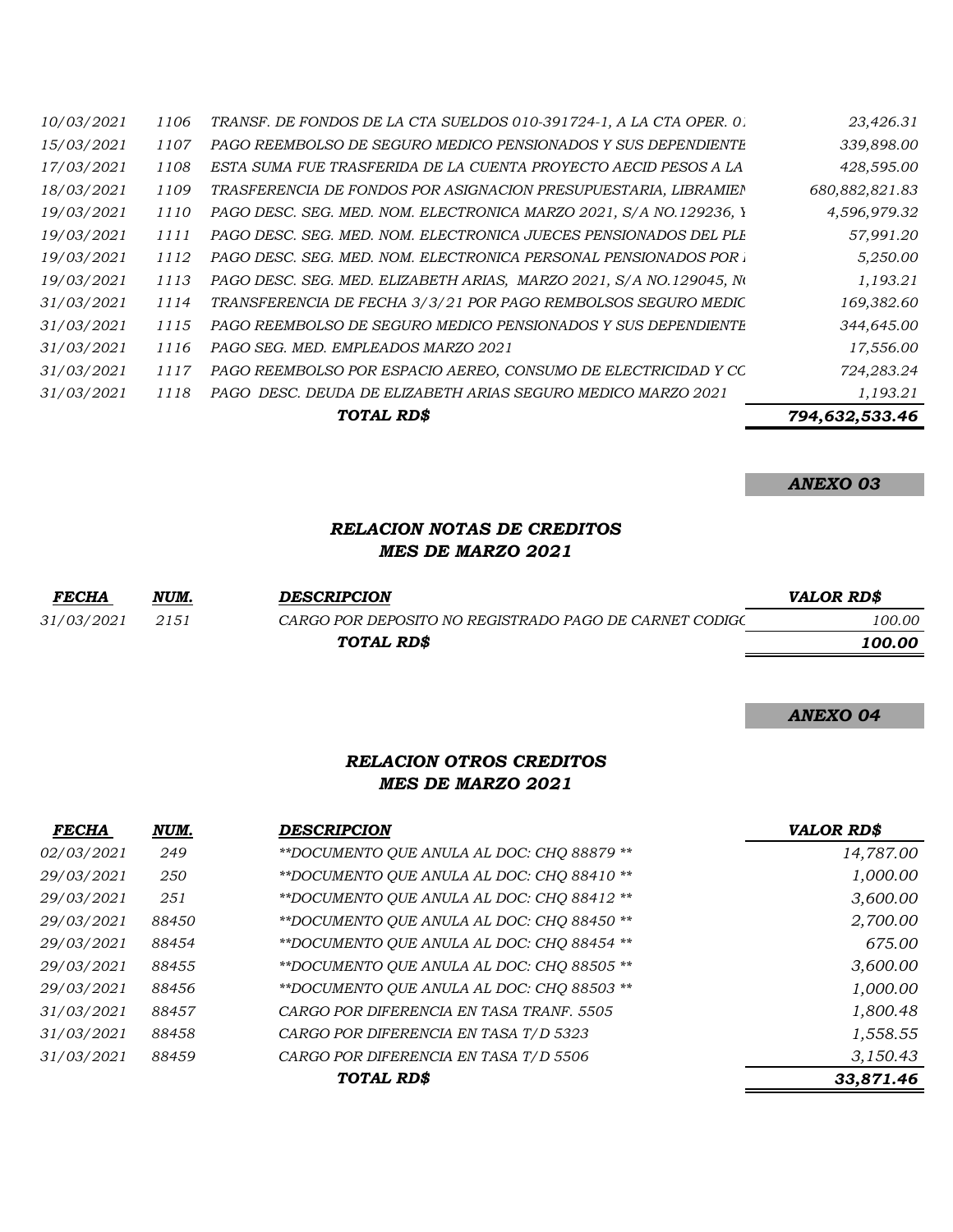# *RELACION DE CHEQUES EMITIDOS MES DE MARZO 2021*

| <b>FECHA</b>      | NUM.  | <b>BENEFICIARIO</b>                          | <b>VALOR RD\$</b> |
|-------------------|-------|----------------------------------------------|-------------------|
| 03/03/2021        | 89003 | WADELIN SANCHEZ GARCIA                       | 12,590.28         |
| 03/03/2021        | 89004 | CARLOS E. MERCEDES                           | 22,067.50         |
| 03/03/2021        | 89005 | YAINA Y. SANCHEZ LANTIGUA                    | 15,943.27         |
| 03/03/2021        | 89006 | BANCO DE RESERVAS DE LA REPUBLICA DOMINICANA | 337,906.80        |
| 03/03/2021        | 89007 | RAMONA JACQUELINE BAUTISTA TEJEDA            | 255,553.04        |
| 03/03/2021        | 89008 | RAMONA JACQUELINE BAUTISTA TEJEDA            | 259,742.81        |
| 03/03/2021        | 89009 | AUDRI LARIZA REYES ECHAVARRIA                | 254,890.00        |
| 05/03/2021        | 89010 | AUDRI LARIZA REYES ECHAVARRIA                | 278,920.00        |
| 05/03/2021        | 89011 | AUDRI LARIZA REYES ECHAVARRIA                | 258,009.00        |
| 08/03/2021        | 89012 | ISAMAR ESPINOSA URBAEZ                       | 16,313.88         |
| 08/03/2021        | 89013 | WADELIN SANCHEZ GARCIA                       | 24,801.80         |
| 08/03/2021        | 89014 | <b>GERSON SOLIS ENCARNACION</b>              | 19,320.00         |
| 08/03/2021        | 89015 | MARLENIS ALTAGRACIA PEREZ PEREZ              | 22,072.04         |
| 09/03/2021        | 89016 | MARYBEL MEJIA ESPINAL                        | 27,735.44         |
| 10/03/2021        | 89017 | AUDRI LARIZA REYES ECHAVARRIA                | 244,090.00        |
| 10/03/2021        | 89018 | <b>GERSON SOLIS ENCARNACION</b>              |                   |
| 10/03/2021        | 89019 | YISEIDY DEL C. CRUZ SILVESTRE                | 14,209.81         |
| 10/03/2021        | 89020 | <b>GERSON SOLIS ENCARNACION</b>              | 21,645.00         |
| 12/03/2021        | 89021 | AUDRI LARIZA REYES ECHAVARRIA                | 248,610.00        |
| <i>12/03/2021</i> | 89022 | MARIA BELTRE MONTILLA                        | 700,000.00        |
| 12/03/2021        | 89023 | JAZMIN O. VERAS SABES                        | 27,564.50         |
| 16/03/2021        | 89024 | AUDRI LARIZA REYES ECHAVARRIA                | 293,502.00        |
| 16/03/2021        | 89025 | PARROQUIA NUESTRA SENORA DE LA PAZ           | 15,000.00         |
| 17/03/2021        | 89026 | RAMONA JACQUELINE BAUTISTA TEJEDA            | 41,073.91         |
| 17/03/2021        | 89027 | AUDRI LARIZA REYES ECHAVARRIA                | 226,110.00        |
| 18/03/2021        | 89028 | AUDRI LARIZA REYES ECHAVARRIA                | 216,480.00        |
| 18/03/2021        | 89029 | AUDRI LARIZA REYES ECHAVARRIA                | 224,410.00        |
| 18/03/2021        | 89030 | BREIDIS L. DE LA PAZ NIN                     | 285,050.00        |
| 22/03/2021        | 89031 | ISAMAR ESPINOSA URBAEZ                       | 11,320.00         |
| 22/03/2021        | 89032 | ISAMAR ESPINOSA URBAEZ                       | 4,089.31          |
| 22/03/2021        | 89033 | BREIDIS L. DE LA PAZ NIN                     | 202,600.00        |
| 22/03/2021        | 89034 | MARIA ANT. GUTIERREZ MOSQUEA                 | 7,826.91          |
| 22/03/2021        | 89035 | CLARINET DE LOS SANTOS MENDEZ                | 16,779.58         |
| 23/03/2021        | 89036 | BREIDIS L. DE LA PAZ NIN                     | 216,401.00        |
| 23/03/2021        | 89037 | BREIDIS L. DE LA PAZ NIN                     | 89,790.00         |
| 23/03/2021        | 89038 | BREIDIS L. DE LA PAZ NIN                     | 113,760.00        |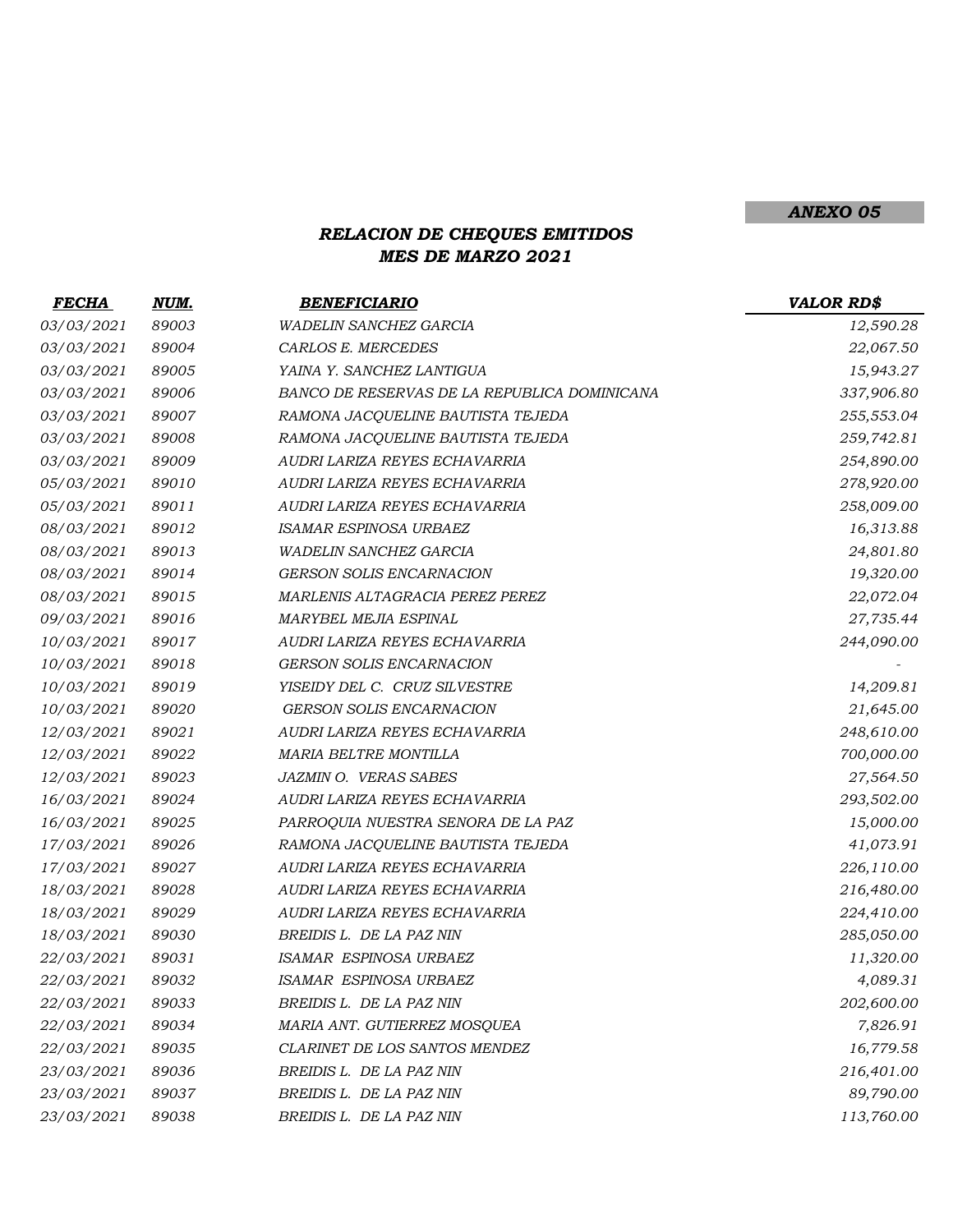| 23/03/2021 | 89039 | ISAMAR ESPINOSA URBAEZ                                      | 5,187.00   |
|------------|-------|-------------------------------------------------------------|------------|
| 23/03/2021 | 89040 | CLARINET DE LOS SANTOS MENDEZ                               | 15,036.17  |
| 23/03/2021 | 89041 | PAMELA A. VERAS SOSA                                        | 22,365.40  |
| 24/03/2021 | 89042 | RAMONA JACQUELINE BAUTISTA TEJEDA                           | 191,199.37 |
| 24/03/2021 | 89043 | ADDERLYN RODRIGUEZ CUEVAS                                   | 42,812.47  |
| 25/03/2021 | 89044 | BREIDIS L. DE LA PAZ NIN                                    | 209,600.00 |
| 25/03/2021 | 89045 | PAMELA A. VERAS SOSA                                        | 20,027.88  |
| 26/03/2021 | 89046 | LIGA DEP. ABORIGEN, INC. O RAFAEL FILIBERTO SAVIÑON PIMENTI | 34,000.00  |
| 26/03/2021 | 89047 | CLUB DEPORTIVO, SOCIAL Y CULTURAL VILLA FRANCISCA INC.      | 5,000.00   |
| 26/03/2021 | 89048 | DONATILA HERNANDEZ DE MARTINEZ                              | 6,000.00   |
| 26/03/2021 | 89049 | JAVIER ERNESTO CALDERON HERNANDEZ                           | 35,399.70  |
| 26/03/2021 | 89050 | JAVIER ERNESTO CALDERON HERNANDEZ                           | 20,059.20  |
| 26/03/2021 | 89051 | CARLOS SILVERIO NUÑEZ                                       | 328,186.69 |
| 26/03/2021 | 89052 | JULIO DEL ROSARIO MEJIA                                     | 6,250.00   |
| 26/03/2021 | 89053 | RAMONA MILANDA DIAZ PEREZ                                   | 10,000.00  |
| 26/03/2021 | 89054 | <b>MAYRA MINLLETY</b>                                       | 9,000.00   |
| 26/03/2021 | 89055 | LEONIDAS GARABITOS R. DE SOTO                               | 7,000.00   |
| 26/03/2021 | 89056 | ANA FRANCISCA MONTAS DUVERGE DE GARCIA                      | 15,000.30  |
| 26/03/2021 | 89057 | FRANCISCO ALEIXIS RODRIGUEZ PEREZ                           | 8,010.00   |
| 26/03/2021 | 89058 | AYUNTAMIENTO MUNICIPAL DE SABANA IGLESIA                    | 6,000.00   |
| 26/03/2021 | 89059 | ANDREA BRUNILDA GUTIERREZ BELLO                             | 20,000.00  |
| 26/03/2021 | 89060 | ELBA ROSA CABRERA                                           |            |
| 26/03/2021 | 89061 | ROSA MIRTEA TRIGO GONZALEZ                                  | 5,490.00   |
| 26/03/2021 | 89062 | LUIS PIÑA LEBRON                                            | 6,300.00   |
| 26/03/2021 | 89063 | MAYRA HIDELFONZA UREÑA SANCHEZ                              | 6,300.00   |
| 26/03/2021 | 89064 | KELVIZ JOSE PARRA                                           | 40,500.00  |
| 26/03/2021 | 89065 | ASOCIACION DOM. PARA EL DESARROLLO DE LA MUJER              | 33,000.00  |
| 26/03/2021 | 89066 | MANUEL ENRIQUE MARTINEZ ACEVEDO                             | 15,000.00  |
| 26/03/2021 | 89067 | LUCILA EDILIA ALCANTARA GRULLON                             | 12,000.00  |
| 26/03/2021 | 89068 | <b>MARCOS CASSO</b>                                         | 30,000.00  |
| 26/03/2021 | 89069 | NELSON ANTONIO JEREZ PAULINO                                | 20,000.00  |
| 26/03/2021 | 89070 | VENTURA PEGUERO MARIA                                       | 6,795.00   |
| 26/03/2021 | 89071 | TERESA ONDINA HERNANDEZ MARTINEZ                            | 8,100.00   |
| 26/03/2021 | 89072 | <i>JUANA REYES</i>                                          | 4,000.00   |
| 26/03/2021 | 89073 | <b>JULIAN RODRIGUEZ MATEO</b>                               | 4,000.00   |
| 26/03/2021 | 89074 | MARIA FRANCISCA ALCANTARA                                   | 1,000.00   |
| 26/03/2021 | 89075 | ROSA BAEZ DE FERRERAS                                       | 4,000.00   |
| 26/03/2021 | 89076 | LEDA MARIA FELIZ                                            | 3,600.00   |
| 26/03/2021 | 89077 | MILADYS MATEO FLORIAN                                       | 600.00     |
| 26/03/2021 | 89078 | JULIO ANIBAL CARVAJAL MEDINA                                | 10,000.00  |
| 26/03/2021 | 89079 | EDWARD LEONIDAS PEREZ FERNANDEZ                             | 7,920.00   |
| 26/03/2021 | 89080 | MIGUEL ANGEL REYES PICHARDO                                 | 54,000.00  |
| 26/03/2021 | 89081 | TOMAS VICENTE DIAZ CACERES                                  | 50,000.00  |
| 26/03/2021 | 89082 | TOMAS VICENTE DIAZ CACERES                                  | 9,000.00   |
| 26/03/2021 | 89083 | MARGARITA ROSARIO HERNANDEZ                                 | 5,548.50   |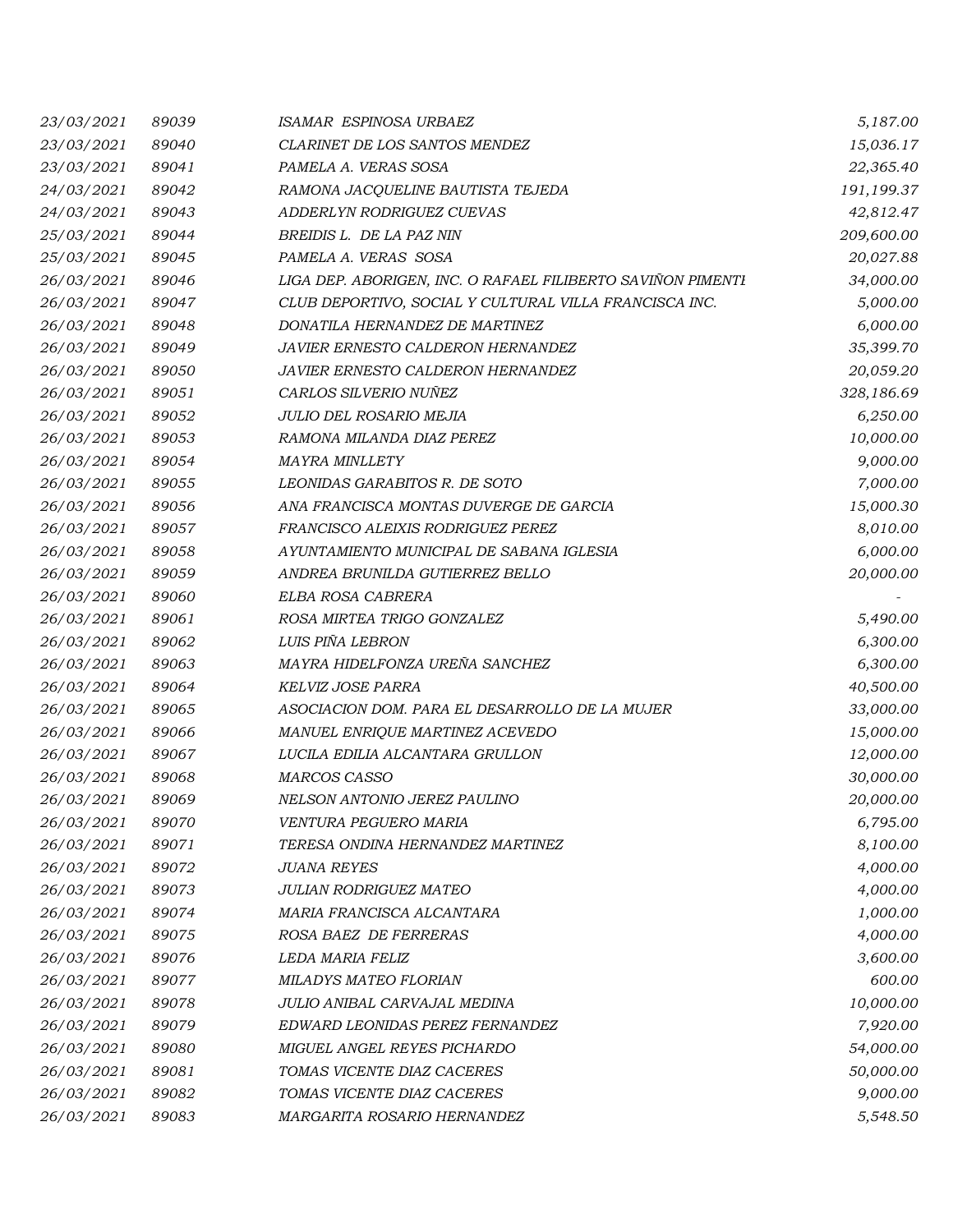|                          | TOTAL RD\$     |                                                             | 7,591,617.40         |
|--------------------------|----------------|-------------------------------------------------------------|----------------------|
| 31/03/2021               | 89115          | YISEIDY DEL C. CRUZ SILVESTRE                               | 12,202.46            |
| 31/03/2021               | 89114          | CLARINET DE LOS SANTOS MENDEZ                               |                      |
| 31/03/2021               | 89113          | YAINA Y. SANCHEZ LANTIGUA                                   |                      |
| 31/03/2021               | 89112          | BREIDIS L. DE LA PAZ NIN                                    |                      |
| 31/03/2021               | 89111          | RAMONA JACQUELINE BAUTISTA TEJEDA                           |                      |
| 31/03/2021               | 89110          | YAINA Y. SANCHEZ LANTIGUA                                   | 19,875.45            |
| 31/03/2021               | 89109          | YISEIDY DEL C. CRUZ SILVESTRE                               | 11,879.49            |
| 31/03/2021               | 89108          | WADELIN SANCHEZ GARCIA                                      | 17,654.75            |
| 31/03/2021               | 89107          | ISAMAR ESPINOSA URBAEZ                                      | 25,930.47            |
| 31/03/2021               | 89106          | JAZMIN O. VERAS SABES                                       | 9,350.00             |
| 31/03/2021               | 89105          | JAZMIN O. VERAS SABES                                       | 23,103.35            |
| 30/03/2021               | 89104          | MARYBEL MEJIA ESPINAL                                       | 22,169.18            |
| 30/03/2021               | 89103          | JAZMIN O. VERAS SABES                                       | 13,300.00            |
| 30/03/2021               | 89102          | CLARINET DE LOS SANTOS MENDEZ                               | 2,110.00             |
| 30/03/2021               | 89101          | CESAR LUCIANO BENOIT                                        | 18,591.29            |
| 30/03/2021               | 89100          | PAMELA A. VERAS                                             | 18,955.62            |
| 30/03/2021               | 89099          | GILKANIA M. PADILLA PEÑA                                    | 12,856.90            |
| 30/03/2021               | 89098          | GILKANIA M. PADILLA PEÑA                                    | 18,878.00            |
| 30/03/2021               | 89097          | YAINA Y. SANCHEZ LANTIGUA                                   | 18,382.27            |
| 30/03/2021               | 89096          | OLGA MARGARITA VIÑAS MARTINEZ                               | 6,075.00             |
| 30/03/2021               | 89095          | RAMONA JACQUELINE BAUTISTA TEJEDA                           | 211,164.65           |
| 30/03/2021               | 89094          | RAMONA JACQUELINE BAUTISTA TEJEDA                           | 174,745.96           |
| 30/03/2021               | 89093          | BREIDIS L. DE LA PAZ NIN                                    | 139,940.00           |
| 30/03/2021               | 89092          | BREIDIS L. DE LA PAZ NIN                                    | 179,347.00           |
| 29/03/2021               | 89091          | ELBA ROSA CABRERA                                           | 3,000.00             |
| 29/03/2021               | 89090          | BREIDIS L. DE LA PAZ NIN                                    | 216,340.00           |
| 26/03/2021               | 89089          | CARLOS AMIRO FINKE                                          | 8,000.00             |
| 26/03/2021               | 89088          | CLARA JOSEFINA BUTTEN VARONA                                | 5,400.00             |
| 26/03/2021               | 89087          | ANATOLIA TORIBIO ACOSTA DE CABREJA                          | 5,400.00             |
| 26/03/2021<br>26/03/2021 | 89085<br>89086 | JOSE ANTONIO HOLGUIN COLON<br>OLIMPIA DEL ROSARIO PENA PENA | 4,500.00<br>7,000.00 |
|                          |                |                                                             |                      |
| 26/03/2021               | 89084          | BIENVENIDO EVELINO NORMAN CORADIN                           | 6,000.00             |

# *RELACION DE TRANSFERENCIAS DEBITOS MES DE MARZO 2021*

| <u>FECHA</u>      | NUM. | <b>DESCRIPCION</b>                                        | <b>VALOR RD\$</b> |
|-------------------|------|-----------------------------------------------------------|-------------------|
| <i>08/03/2021</i> | 5280 | * ANULADO *                                               |                   |
| <i>03/03/2021</i> | 5258 | PAGO DIETA A PERSONAL DEL DEPARTAMENTO JUDICIAL DE SANT   | 51,400.00         |
| <i>03/03/2021</i> | 5259 | PAGO FACT. NO. 015130 POR MATERIALES FERRETEROS.          | 9,810.49          |
| <i>03/03/2021</i> | 5260 | PAGO FACT. NO. 174 POR (45) ALMUERZOS, CORRESPONDIENTES A | 35,595.00         |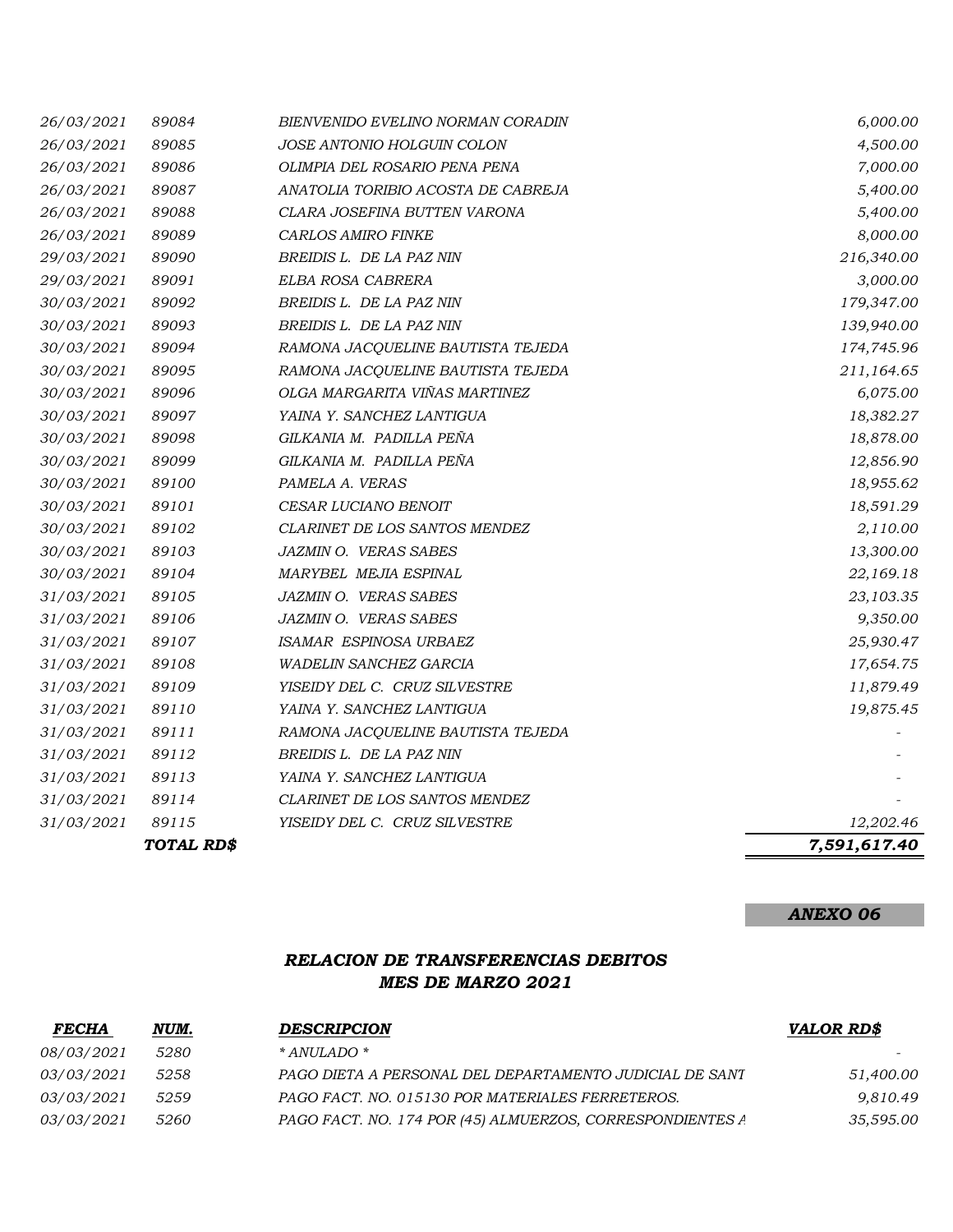| <i>03/03/2021</i> | 5261 | PAGO FACT. NO. 165 POR SUMINISTRO DE FURGON MOVIL PARA LA    | 1,435,100.00     |
|-------------------|------|--------------------------------------------------------------|------------------|
| <i>03/03/2021</i> | 5262 | PAGO POR SUMINISTRO DE BOTELLONES DE AGUA DE 5 GALONES       | 80,791.80        |
| <i>03/03/2021</i> | 5263 | PAGO FACT. NO. 0206 POR SUMINISTRO DE (181) BOTELLONES DE    | 4,814.60         |
| <i>03/03/2021</i> | 5264 | PAGO POR TRABAJOS DE MANTENIMIENTO AREAS VERDE DE LA JU      | 22,040.00        |
| <i>03/03/2021</i> | 5265 | PAGO FACTS. NOS. 0068 Y 0069 POR SERVICIOS DE TRANSPORTE,    | 57,000.00        |
| <i>05/03/2021</i> | 5266 | PAGO FACT. NO. 1800069023 POR BONOS NAVIDENOS PARA JUEC.     | 31,117,725.00    |
| <i>05/03/2021</i> | 5267 | SEGUNDO PAGO 40% POR SERVICIOS PARA DESARROLLO DE SIST.      | 579,070.38       |
| <i>05/03/2021</i> | 5268 | PAGO FACT. NO. 11-00101217 POR RECOGIDA DE BASURA CORRE.     | 39,040.00        |
| <i>05/03/2021</i> | 5269 | PAGO FACTS. 163252 Y 163622 POR (4) LIMPIAVIDRIOS.           | 3,567.85         |
| 05/03/2021        | 5270 | PAGO FACT. NO. 12 POR HONORARIOS PROFESIONALES POR CONS      | 198,000.00       |
| <i>05/03/2021</i> | 5271 | PAGO FACT. NO. 8958 POR POR RENTA DE (22) FOTOCOPIADORAS,    | 302,076.24       |
| <i>05/03/2021</i> | 5272 | PAGO FACTS. NOS. 0244, 0248, 0252 Y 0259 POR SUMINISTRO DE ( | 1,092.50         |
| <i>05/03/2021</i> | 5273 | PAGO SUMINISTRO DE AGUA A DIST. DEPEND. DE ESTA INSTITUCIC   | 4,940.00         |
| 05/03/2021        | 5274 | PAGO FACT. NO. 08673H POR SERVICIOS REALIZADOS.              | 14,489.37        |
| <i>05/03/2021</i> | 5275 | PAGO FACT. NO. VNT/2021/0079 POR SUMINISTRO DE AGUA INDU     | 487.41           |
| 05/03/2021        | 5276 | PAGO FACT. NO. 101010006809 POR (1) MANTA ANTIBLAS.          | 130,232.50       |
| <i>05/03/2021</i> | 5277 | PAGO FACT. NO. 01966130 POR RENOVACION SUSCRIPCION (10) E.   | 32,775.00        |
| <i>05/03/2021</i> | 5278 | PAGO FACT. NO. FTD-00345257 POR PUBLICACION EN EL PERIODIC   | 282,717.86       |
| <i>05/03/2021</i> | 5279 | PAGO FACT. NO. 120 POR HONORARIOS PROFESIONALES LEGALIZI     | 1,800.00         |
| <i>08/03/2021</i> | 5281 | PAGO FACT. NO. EM0000007323 POR (2) PLANTAS ELECTRICAS (1    | 14, 153, 446. 17 |
| <i>08/03/2021</i> | 5282 | PAGO FACTS. NOS. 01-01541241 Y 01-01551774 POR RECOGIDA D.   | 78,080.00        |
| <i>08/03/2021</i> | 5283 | PAGO FACTS. NOS. 00004604, 00004605, 00004606 Y 00004607 P   | 239,581.12       |
| <i>08/03/2021</i> | 5284 | PAGO FACT. NO. 172 POR (7) ALMUERZOS, CORRESPONDIENTES AL    | 5,537.00         |
| <i>08/03/2021</i> | 5285 | PAGO FACT. NO. 0326 POR MATERIALES ELECTRICOS.               | 17,937.62        |
| <i>08/03/2021</i> | 5286 | PAGO RECOGIDA DE BASURA, CORRESPONDIENTE AL MES DE ENE       | 6,000.00         |
| <i>08/03/2021</i> | 5287 | PAGO RECOGIDA DE BASURA, CORRESPONDIENTE AL MES DE ENE       | 10,000.00        |
| <i>08/03/2021</i> | 5288 | PAGO RECOGIDA DE BASURA, CORRESPONDIENTE AL MES DE ENE       | 36,930.00        |
| <i>08/03/2021</i> | 5289 | PAGO RECOGIDA DE BASURA, CORRESPONDIENTE AL MES DE ENE       | 39,040.00        |
| 08/03/2021        | 5290 | PAGO RECOGIDA DE BASURA, CORRESPONDIENTE AL MES DE ENE       | 7,500.00         |
| <i>08/03/2021</i> | 5291 | PAGO RECOGIDA DE BASURA, CORRESPONDIENTE AL MES DE ENE       | 2,240.00         |
| <i>08/03/2021</i> | 5292 | PAGO FACT. NO. 313 POR MATERIALES PARA CABLEADO ESTRUCT      | 20,180.67        |
| 08/03/2021        | 5293 | PAGO FACT. NO. 81730 POR MATERIALES ELECTRICOS.              | 3,874.15         |
| 08/03/2021        | 5294 | PAGO FACT. NO. FTG 3830 POR MATERIAL GASTABLE Y DE LIMPIE2   | 540,096.61       |
| 08/03/2021        | 5295 | PAGO FACT. NO. 165 POR SERVICIO DE CONSERJERIA EXTRAORDI     | 60,168.84        |
| 08/03/2021        | 5296 | PAGO FACT. NO. VNT/2021/0193 POR SUMINISTRO DE AGUA INDU     | 429.35           |
| 08/03/2021        | 5297 | PAGO FACT. NO. 22 POR HONORARIOS PROFESIONALES DE (4) ACT    | 29,250.00        |
| 10/03/2021        | 5298 | PAGO RECOGIDA DE BASURA, FACTURAS CORRESPONDIENTES A 1       | 38,988.00        |
| 10/03/2021        | 5299 | PAGO POR SUMINISTRO DE BOTELLONES DE AGUA DE 5 GALONES       | 99,888.70        |
| 12/03/2021        | 5300 | PAGO FACT. NO. 00000064 POR SEGURO DENTAL CORRESPONDIE!      | 950,000.00       |
| 12/03/2021        | 5301 | PAGO FACTS. NOS. FTC31658 Y FTC31657 POR RENOVACION SUSC     | 14,725.00        |
| 12/03/2021        | 5302 | PAGO FACT. NO. 500180562 POR SUMINISTRO DE ENERGIA ELECTI    | 6,982.50         |
| 12/03/2021        | 5303 | PAGO FACT. NO. 065 POR HONORARIOS PROFESIONALES LEGALIZI     | 2,700.00         |
| 12/03/2021        | 5304 | PAGO SUMINISTRO DE AGUA A DISTINTAS DEPENDENCIAS DE ESTA     | 44,927.00        |
| 12/03/2021        | 5305 | PAGO FACT. NO. VNT/2020/1220 POR MANTENIMIENTO DE AREAS      | 33,743.36        |
| 12/03/2021        | 5306 | PAGO FACT. NO. 1065 POR (1) MICROONDAS PANASONIC.            | 19,152.54        |
|                   |      |                                                              |                  |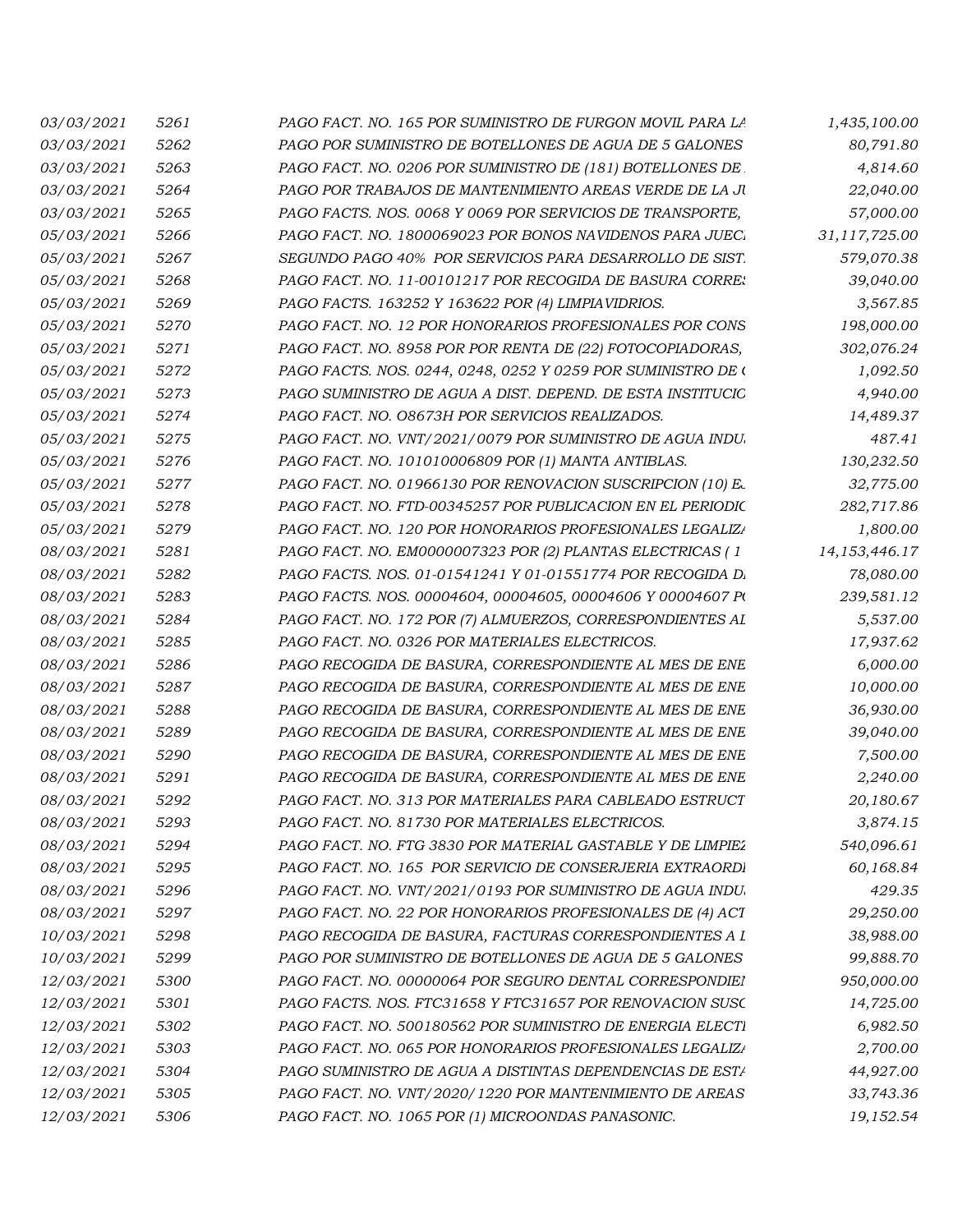| 5307        | PAGO FACT. NO. 105 POR HONORARIOS PROFESIONALES COMPAR.                                                                                                                                                                                                                                                                                                                                                                                                                                                                                                                                                                                                                                                                                                                          | 9,000.00       |
|-------------|----------------------------------------------------------------------------------------------------------------------------------------------------------------------------------------------------------------------------------------------------------------------------------------------------------------------------------------------------------------------------------------------------------------------------------------------------------------------------------------------------------------------------------------------------------------------------------------------------------------------------------------------------------------------------------------------------------------------------------------------------------------------------------|----------------|
| 5308        | PAGO FACT. NO. FT-0015576 POR SERVICIO DE LIMPIEZA, CORRES.                                                                                                                                                                                                                                                                                                                                                                                                                                                                                                                                                                                                                                                                                                                      | 516,480.00     |
| 5309        | PAGO FACTS. NOS. CC202102245800223824, CC20210225240472                                                                                                                                                                                                                                                                                                                                                                                                                                                                                                                                                                                                                                                                                                                          | 1,067,711.15   |
| 5310        | PAGO FACT. NO. 434 POR MANTENIMIENTO, CONSUMO ELECTRICIL                                                                                                                                                                                                                                                                                                                                                                                                                                                                                                                                                                                                                                                                                                                         | 11,979.99      |
| 5311        | PAGO FACT. NO. VNT/2021/0203 Y VNT/2021/0202 POR ALOUILE.                                                                                                                                                                                                                                                                                                                                                                                                                                                                                                                                                                                                                                                                                                                        | 943,525.73     |
| 5312        | PAGO SERVICIOS DE PSIQUIATRÍA OFRECIDOS A LOS SERVIDORES                                                                                                                                                                                                                                                                                                                                                                                                                                                                                                                                                                                                                                                                                                                         | 43,200.00      |
| 5313        | PAGO SERVICIOS DE PSIQUIATRÍA OFRECIDOS A LOS SERVIDORES                                                                                                                                                                                                                                                                                                                                                                                                                                                                                                                                                                                                                                                                                                                         | 43,200.00      |
| 5314        | PAGO SERVICIOS DE PSIQUIATRÍA OFRECIDOS A LOS SERVIDORES                                                                                                                                                                                                                                                                                                                                                                                                                                                                                                                                                                                                                                                                                                                         | 91,889.10      |
| 5315        | PAGO CUBICACION NO. 1 POR ADECUACION AREA DE RECEPCIÓN.                                                                                                                                                                                                                                                                                                                                                                                                                                                                                                                                                                                                                                                                                                                          | 1,668,805.82   |
| 5316        | PAGO FINAL FACT. NO. 0188 POR ADECUACION AREA DE RECEPCI\                                                                                                                                                                                                                                                                                                                                                                                                                                                                                                                                                                                                                                                                                                                        | 2,081,719.32   |
| 5317        | PAGO DE FACTURAS POR SERVICIOS DE MANTENIMIENTO DE VEHI                                                                                                                                                                                                                                                                                                                                                                                                                                                                                                                                                                                                                                                                                                                          | 196,758.45     |
| 5318        | PAGO FACT. NO. 000813 POR MATERIALES ELECTRICOS.                                                                                                                                                                                                                                                                                                                                                                                                                                                                                                                                                                                                                                                                                                                                 | 127,263.42     |
| 5319        | PAGO DE FACTURAS POR SERVICIOS DE MANTENIMIENTO DE VEHI                                                                                                                                                                                                                                                                                                                                                                                                                                                                                                                                                                                                                                                                                                                          | 466,672.14     |
| <i>5320</i> | PAGO 80% FINAL FACT. NO.G2021001 POR ADECUACION AREA DE                                                                                                                                                                                                                                                                                                                                                                                                                                                                                                                                                                                                                                                                                                                          | 1,308,799.73   |
| 5321        | PAGO FACT. NO. 0070 POR SERVICIOS DE TRANSPORTE, CORRESPORTE                                                                                                                                                                                                                                                                                                                                                                                                                                                                                                                                                                                                                                                                                                                     | 28,500.00      |
| 5322        | PAGO POR SERVICIOS DE MANTENIMIENTO DE JARDINES DE LA JU                                                                                                                                                                                                                                                                                                                                                                                                                                                                                                                                                                                                                                                                                                                         | 9,500.00       |
| 5323        | PAGO SERVICIOS DEL PROYECTO ESTRUCTURA ORGANIZACIONAL                                                                                                                                                                                                                                                                                                                                                                                                                                                                                                                                                                                                                                                                                                                            | 259,609.90     |
| 5324        | PAGO FACT. NO. 8987 POR POR RENTA DE (22) FOTOCOPIADORAS,                                                                                                                                                                                                                                                                                                                                                                                                                                                                                                                                                                                                                                                                                                                        | 302,076.24     |
| 5325        | * ANULADO *                                                                                                                                                                                                                                                                                                                                                                                                                                                                                                                                                                                                                                                                                                                                                                      |                |
| 5326        | PAGO FACT. NO. 0068 POR HONORARIOS PROFESIONALES, EN CAL                                                                                                                                                                                                                                                                                                                                                                                                                                                                                                                                                                                                                                                                                                                         | 225,000.00     |
| 5327        | PAGO FACT. NO. 5837 POR SERVICIOS DE VIGILANCIA, CORRESPOI                                                                                                                                                                                                                                                                                                                                                                                                                                                                                                                                                                                                                                                                                                                       | 5,939,956.32   |
| 5328        | CATORCEAVO PAGO A PASANTES PROGRAMA DE LA DIRECCION DI                                                                                                                                                                                                                                                                                                                                                                                                                                                                                                                                                                                                                                                                                                                           | 30,000.00      |
| 5329        | PAGO FACT. NO. 073 POR (4) GOMAS 265/65R17.                                                                                                                                                                                                                                                                                                                                                                                                                                                                                                                                                                                                                                                                                                                                      | 32,657.00      |
| 5330        | PAGO FACT. NO. 804 POR (1) MOTOR DE 2 EJES 1/4 HP 1075 RPM 1                                                                                                                                                                                                                                                                                                                                                                                                                                                                                                                                                                                                                                                                                                                     | 5,506.36       |
| 5331        | PAGO FACT. NO. 500000172 POR MATERIALES FERRETEROS.                                                                                                                                                                                                                                                                                                                                                                                                                                                                                                                                                                                                                                                                                                                              | 17,955.70      |
| 5332        | PAGO FACT. NO. 500195811 POR SUMINISTRO DE ENERGIA ELECTI                                                                                                                                                                                                                                                                                                                                                                                                                                                                                                                                                                                                                                                                                                                        | 6,982.50       |
| 5333        | PAGO FACT. NO. 3641 POR (1) LAMINADO 3M COMPLETO CON LIMP.                                                                                                                                                                                                                                                                                                                                                                                                                                                                                                                                                                                                                                                                                                                       | 9,118.64       |
| 5334        | PAGO CONSUMO DE ENERGIA ELECTRICA, FACTURAS CORRESPON                                                                                                                                                                                                                                                                                                                                                                                                                                                                                                                                                                                                                                                                                                                            | 2,279,551.74   |
| 5335        | PAGO FACT. NO. 329 POR (40) PLANCHAS MDF HIDROFUGO.                                                                                                                                                                                                                                                                                                                                                                                                                                                                                                                                                                                                                                                                                                                              | 105,090.00     |
| 5336        | PAGO POR MANTENIMIENTO A LOS JARDINES Y/O AREAS VERDES                                                                                                                                                                                                                                                                                                                                                                                                                                                                                                                                                                                                                                                                                                                           | 9,500.00       |
| 5337        | PAGO DIETA A PERSONAL QUE LABORA A NIVEL NACIONAL, CORRI                                                                                                                                                                                                                                                                                                                                                                                                                                                                                                                                                                                                                                                                                                                         | 62,300.00      |
| 5338        | PAGO FACT. NO. FAIN00010126 POR REFRIGERIOS.                                                                                                                                                                                                                                                                                                                                                                                                                                                                                                                                                                                                                                                                                                                                     | 472,905.00     |
| 5339        | PAGO FACT. NO. T87830 POR SERVICIOS DE MANTENIMIENTO DE V                                                                                                                                                                                                                                                                                                                                                                                                                                                                                                                                                                                                                                                                                                                        | 11,779.31      |
| 5340        | PAGO FACT. NO. 1886897 POR INCLUSION DEL SR. CARLOS A. VER                                                                                                                                                                                                                                                                                                                                                                                                                                                                                                                                                                                                                                                                                                                       | 28,048.63      |
| 5341        | PAGO 10% DE LOS PRESUPUESTOS GENERALES DE PUBLICIDAD (A                                                                                                                                                                                                                                                                                                                                                                                                                                                                                                                                                                                                                                                                                                                          | 38,115.28      |
| 5342        | PAGO FACT. NO. 2021-02-0000330124 POR SERVICIOS DE INTERNI                                                                                                                                                                                                                                                                                                                                                                                                                                                                                                                                                                                                                                                                                                                       | 260,543.23     |
| 5343        | PAGO FACT. NO. 165418 POR SEGURO DE VIDA CORRESPONDIENT.                                                                                                                                                                                                                                                                                                                                                                                                                                                                                                                                                                                                                                                                                                                         | 747,288.96     |
| 5344        | PAGO FACT. NO. 2850 POR RECARGA DE PEAJE PASO RAPIDO A VE                                                                                                                                                                                                                                                                                                                                                                                                                                                                                                                                                                                                                                                                                                                        | 41,363.00      |
| 5345        | PAGO POR SERVICIOS DE MANTENIMIENTO DE JARDINES DE LA JU                                                                                                                                                                                                                                                                                                                                                                                                                                                                                                                                                                                                                                                                                                                         | 9,500.00       |
| 5346        | ASIGNACION PRESUPUESTARIA CORRESPONDIENTE AL MES DE MA                                                                                                                                                                                                                                                                                                                                                                                                                                                                                                                                                                                                                                                                                                                           | 15,377,912.83  |
| 5347        | PAGO FACTS. NOS. 90387, 90650, 90652, 90409, 90423, 90424 Y 9                                                                                                                                                                                                                                                                                                                                                                                                                                                                                                                                                                                                                                                                                                                    | 6,393,933.92   |
| 5348        | PAGO LABOR POR CIERTO TIEMPO, CORRESPONDIENTE AL MES DE                                                                                                                                                                                                                                                                                                                                                                                                                                                                                                                                                                                                                                                                                                                          | 410,696.73     |
| 5349        | TRANSFERIDA DE LA CUENTA OPERACIONES NÚM. 010-391722-5, .                                                                                                                                                                                                                                                                                                                                                                                                                                                                                                                                                                                                                                                                                                                        | 461,584,737.95 |
| 5350        | PAGO FACT. NO. 9450021579 POR (2) MOTOCICLETAS YAHAMA TEI                                                                                                                                                                                                                                                                                                                                                                                                                                                                                                                                                                                                                                                                                                                        | 1,721,965.99   |
| 5351        | PAGO FACTS. NOS. 199, 200 Y 201 POR SERVICIOS REALIZADOS.                                                                                                                                                                                                                                                                                                                                                                                                                                                                                                                                                                                                                                                                                                                        | 20,982.00      |
|             | 12/03/2021<br><i>12/03/2021</i><br><i>12/03/2021</i><br><i>12/03/2021</i><br><i>12/03/2021</i><br><i>12/03/2021</i><br>12/03/2021<br><i>12/03/2021</i><br>16/03/2021<br><i>16/03/2021</i><br>16/03/2021<br>16/03/2021<br><i>16/03/2021</i><br>16/03/2021<br><i>16/03/2021</i><br>16/03/2021<br><i>16/03/2021</i><br>16/03/2021<br>16/03/2021<br>16/03/2021<br>16/03/2021<br><i>17/03/2021</i><br>17/03/2021<br>17/03/2021<br><i>17/03/2021</i><br><i>17/03/2021</i><br><i>17/03/2021</i><br><i>17/03/2021</i><br><i>17/03/2021</i><br><i>17/03/2021</i><br><i>17/03/2021</i><br>17/03/2021<br>17/03/2021<br>17/03/2021<br>17/03/2021<br>17/03/2021<br>17/03/2021<br>17/03/2021<br>17/03/2021<br>18/03/2021<br>18/03/2021<br>19/03/2021<br>19/03/2021<br>22/03/2021<br>22/03/2021 |                |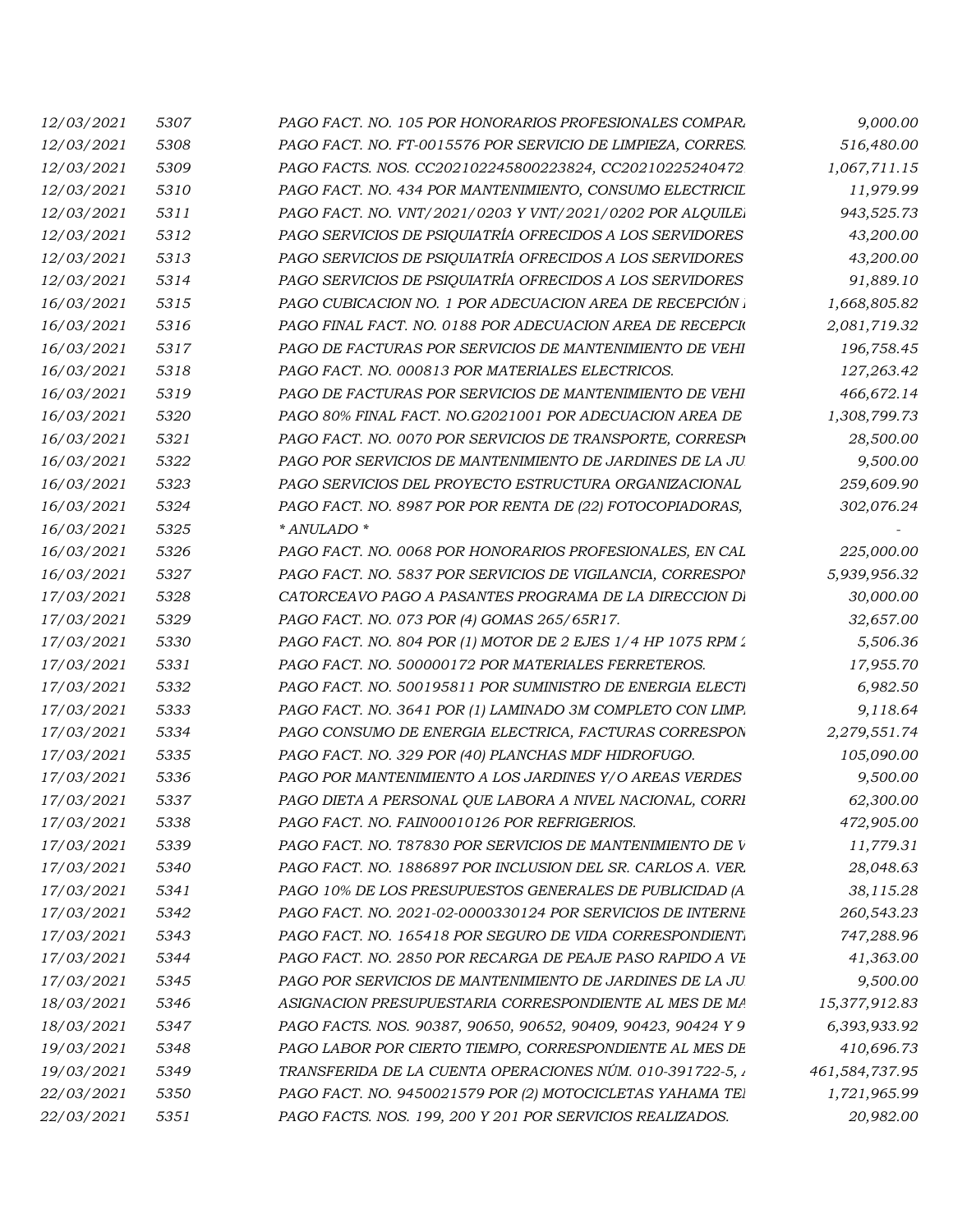| 22/03/2021        | 5352 | PAGO FACT. NO. 01487772 POR CONSUMO DE ENERGIA ELECTRIC.    | 7,613.63      |
|-------------------|------|-------------------------------------------------------------|---------------|
| 22/03/2021        | 5353 | PAGO FACT. NO. 1899 POR REFRIGERIOS Y TRANSPORTE            | 16,469.75     |
| 22/03/2021        | 5354 | PAGO COMPLEMENTARIO DE ENERGIA ELECTRICA, FACT. NO. 1510    | 3,126.20      |
| 22/03/2021        | 5355 | PAGO FACT. NO. C7-0065897 POR (4,500) LLAVEROS EN MADERA.   | 452,565.00    |
| 22/03/2021        | 5356 | PAGO FACT. NO. B1500000011 POR CONFECCION E INSTALACION     | 64,025.45     |
| 22/03/2021        | 5357 | PAGO SUMINISTRO DE AGUA Y ALCANTARILLADO, FACTURAS COR.     | 44,927.00     |
| 22/03/2021        | 5358 | PAGO SUMINISTRO DE AGUA Y ALCANTARILLADO, FACTURAS COR.     | 4,940.00      |
| 22/03/2021        | 5359 | PAGO SUMINISTRO DE AGUA Y ALCANTARILLADO, FACTURAS COR.     | 9,763.00      |
| 22/03/2021        | 5360 | PAGO SUMINISTRO DE AGUA Y ALCANTARILLADO, FACTURAS COR.     | 18,267.00     |
| 22/03/2021        | 5361 | PAGO FACTS. NOS. 00004627, 00004628, 00004629 Y 00004630 P  | 239,581.12    |
| 22/03/2021        | 5362 | PAGO FACT. NO. 3451967 POR SERVICIOS DE INTERNET, CORRESP   | 462,131.91    |
| 22/03/2021        | 5363 | PAGO FACT. NO. 2913 POR ACCESORIOS DE COMPUTO.              | 37,058.35     |
| 22/03/2021        | 5364 | PAGO FACT. NO. 168 POR ALQUILER DE FURGONES MOVILES INSTE   | 40,680.00     |
| 22/03/2021        | 5365 | TRANSFERENCIA DE FONDOS PARA CUBRIR GASTOS DE CAPACITA      | 1,036,361.58  |
| 22/03/2021        | 5366 | PAGO CONSUMO DE ENERGIA ELECTRICA, FACTURAS CORRESPON       | 5,190,232.04  |
| 22/03/2021        | 5367 | PAGO AYUDA, CORRESPONDIENTES AL MES DE MARZO 2021.          | 252,161.36    |
| 22/03/2021        | 5368 | PAGO FACT. NO. 1896232 POR SEGUROS DE SALUD CORRESPONDI     | 3,299,849.70  |
| 22/03/2021        | 5369 | PAGO FACT. NO. 1888694 POR SEGUROS DE SALUD CORRESPONDI     | 44,358,714.32 |
| 22/03/2021        | 5370 | PAGO DIETA CORRESPONDIENTE AL MES DE MARZO/2021.            | 63,000.00     |
| 22/03/2021        | 5371 | PAGO DIETA, CORRESPONDIENTE AL MES DE MARZO 2021.           | 16,900.00     |
| 22/03/2021        | 5372 | PAGO FACT. NO. 0088 POR HONORARIOS PROFESIONALES, EN CAL    | 225,000.00    |
| 23/03/2021        | 5373 | REEMBOLSO POR SUMINISTRO DE COMBUSTIBLE.                    | 3,500.00      |
| 23/03/2021        | 5374 | PAGO FACT. NO. 500000175 POR MATERIALES ELECTRICOS.         | 59,234.60     |
| 23/03/2021        | 5375 | PAGO FACTS. NOS. 243, 244, 245 Y 246 POR SERVICIO DE MANTEI | 459,618.89    |
| 23/03/2021        | 5376 | PAGO FACT. NO. 164 POR HONORARIOS PROFESIONALES DE LA CC    | 18,000.00     |
| 23/03/2021        | 5377 | PAGO FACT. NO. 000062 POR MANTENIMIENTO Y REPARACION DE .   | 6,440.68      |
| 23/03/2021        | 5378 | PAGO FACT. NO. 01498658 POR CONSUMO DE ENERGIA ELECTRIC.    | 3,881.99      |
| 23/03/2021        | 5379 | PAGO FACT. NO. 1887882 POR SEGUROS DE SALUD CORRESPONDI     | 1,419,938.40  |
| 23/03/2021        | 5380 | PAGO FACT. NO. FT-0015825 POR SERVICIO DE LIMPIEZA, CORRES. | 516,480.00    |
| <i>23/03/2021</i> | 5381 | PAGO FACT. NO. 5470102396 POR (125) TICKETS DE COMBUSTIBLI  | 63,745.00     |
| 23/03/2021        | 5382 | * ANULADO *                                                 |               |
| 23/03/2021        | 5383 | PAGO FACTS. NOS. 424 Y 429 POR MANTENIMIENTO, CONSUMO EL.   | 23,959.98     |
| 23/03/2021        | 5384 | PAGO FACT. NO. 1322 POR (1) CORONA PARA OFRENDA FLORAL EI   | 10,735.00     |
| 23/03/2021        | 5385 | PAGO FACT. NO. 304573102 POR SUMINISTRO DE COMBUSTIBLE.     | 46,802.70     |
| 23/03/2021        | 5386 | PAGO FACT. NO. B1500000009 POR REMODELACION Y TRASLADO      | 227,181.51    |
| 23/03/2021        | 5387 | PAGO FACT. NO. AF-00000436 POR SERVICIO DE ALQUILER DE TEL  | 150,640.00    |
| 23/03/2021        | 5388 | PAGO 80% FINAL FACT. NO. 627 POR MATERIALES ELECTRICOS.     | 27,122.05     |
| 23/03/2021        | 5389 | PAGO FACT. NO. 986448 POR PUBLICACION EN EL PERIODICO LIST. | 259,681.59    |
| 23/03/2021        | 5390 | PAGO FACT. NO. 250 POR (100) TALONARIOS DE RECETARIO MEDIO  | 14,125.00     |
| 23/03/2021        | 5391 | PAGO FACT. NO. 66585 POR (1) TAPA DE CAMA ENROLLABLE.       | 80,244.07     |
| 23/03/2021        | 5392 | PAGO FACT. NO. 1DC2738 POR SERVICIOS DE TRANSPORTE DE NO    | 346,750.00    |
| 23/03/2021        | 5393 | PAGO FACT. NO. FACTCRED00018583 POR (2) LAMPARAS ESTERIZA   | 56,651.40     |
| 23/03/2021        | 5394 | PAGO FACT. NO. 0324 POR MATERIALES DE EBANISTERIA.          | 780,479.70    |
| 23/03/2021        | 5395 | * ANULADO *                                                 |               |
| 24/03/2021        | 5396 | PAGO FACT. NO. 125 POR SERVICIOS DE TRANSPORTE, CORRESPO    | 5,985.00      |
|                   |      |                                                             |               |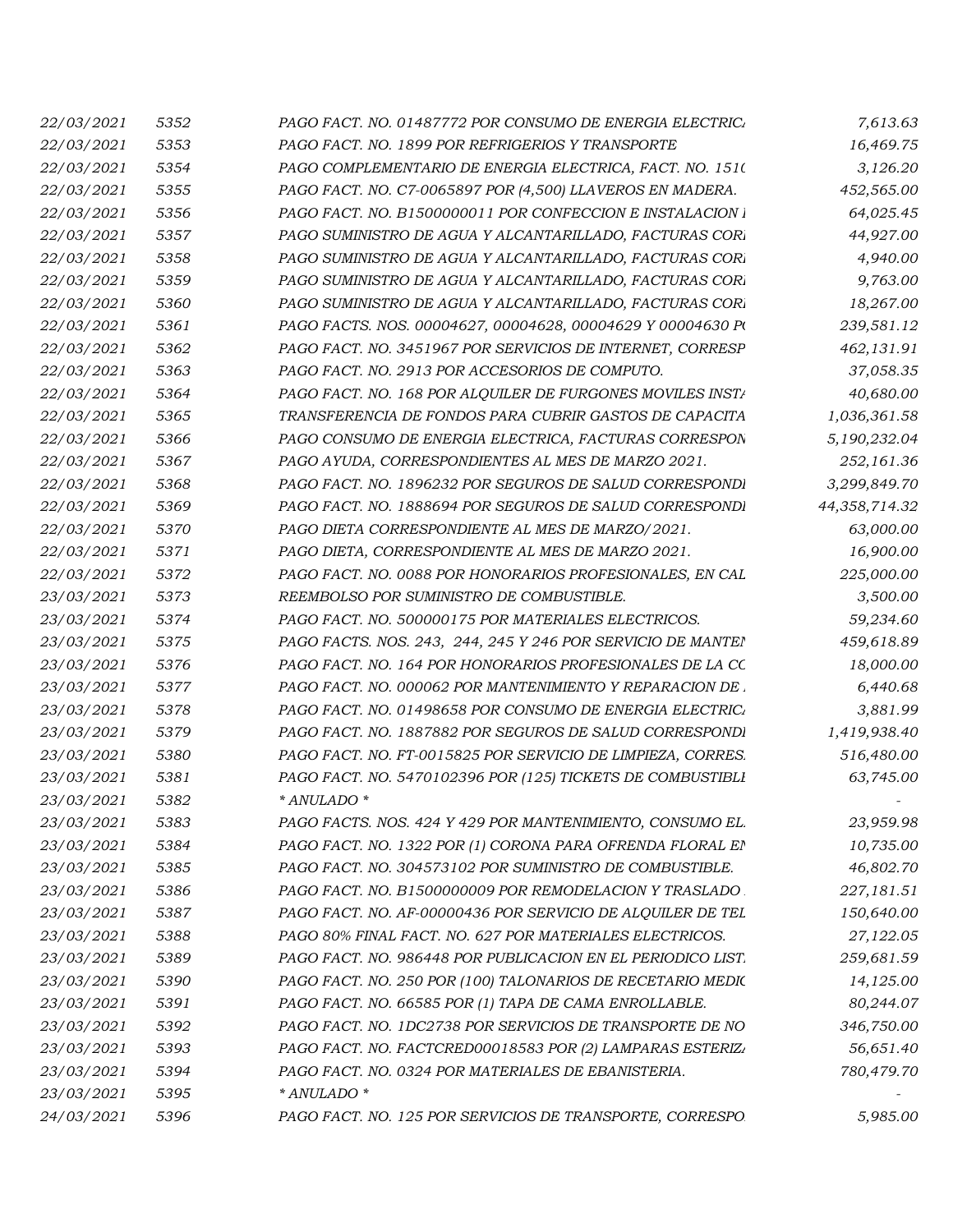| 24/03/2021        | 5397 | PAGO FACT. NO. 000061 POR MANTENIMIENTO Y REPARACION DE.      | 6,440.68   |
|-------------------|------|---------------------------------------------------------------|------------|
| 24/03/2021        | 5398 | * ANULADO *                                                   |            |
| 24/03/2021        | 5399 | PAGO POR TRABAJOS DE MANTENIMIENTO AREAS VERDE DE LA JU       | 11,020.00  |
| 24/03/2021        | 5400 | PAGO POR SUMINISTRO DE BOTELLONES DE AGUA DE 5 GALONES        | 82,811.50  |
| 24/03/2021        | 5401 | PAGO RECOGIDA DE BASURA, CORRESPONDIENTE AL MES DE FEB        | 6,000.00   |
| 24/03/2021        | 5402 | PAGO RECOGIDA DE BASURA CORRESPONDIENTE AL MES DE FEBI        | 4,085.00   |
| <i>24/03/2021</i> | 5403 | PAGO RECOGIDA DE BASURA, CORRESPONDIENTE AL MES DE FEB        | 10,000.00  |
| 24/03/2021        | 5404 | PAGO RECOGIDA DE BASURA, CORRESPONDIENTE AL MES DE FEB        | 36,930.00  |
| 24/03/2021        | 5405 | PAGO RECOGIDA DE BASURA, CORRESPONDIENTE AL MES DE FEB        | 39,040.00  |
| 24/03/2021        | 5406 | PAGO RECOGIDA DE BASURA, CORRESPONDIENTE AL MES DE FEB        | 7,500.00   |
| 24/03/2021        | 5407 | PAGO RECOGIDA DE BASURA, CORRESPONDIENTE AL MES DE FEB        | 2,240.00   |
| 24/03/2021        | 5408 | PAGO RECOGIDA DE BASURA, CORRESPONDIENTE AL MES DE FEB        | 19,494.00  |
| 24/03/2021        | 5409 | TRASF. DE FONDOS DE LA CTA. OPER. A LA CTA. GUIJON PASPAZ E   | 2,485.00   |
| <i>24/03/2021</i> | 5410 | PAGO FACT. NO. 388 POR (1) MESA DE REUNIONES Y TRANSPORTE     | 45,525.44  |
| 24/03/2021        | 5411 | PAGO FACT. NO. 2-3665 POR IMPRESION (1) LETRERO EN VINIL ADF  | 8,475.00   |
| 24/03/2021        | 5412 | PAGO FACT. NO. 1011212 POR (2) COMPRESORES.                   | 73,689.40  |
| 24/03/2021        | 5413 | PAGO FACTS. NOS. 31718, 31719 Y 31720 POR SERVICIOS DE MAN    | 32,626.51  |
| 24/03/2021        | 5414 | PAGO FACT. NO. 056 POR HONORARIOS PROFESIONALES COMPAR.       | 40,500.00  |
| 24/03/2021        | 5415 | PAGO FACTS. NOS. 861, 862, 863, 864, 865, 866 Y 878 POR MANTE | 102,273.80 |
| 24/03/2021        | 5416 | PAGO VIATICOS, REEMBOLSO PROP. GASTOS COMB. POR TRASLAL       | 291,670.70 |
| <i>26/03/2021</i> | 5417 | PAGO ALQUILER MES DE MARZO 2021 JUZGADO DE PAZ FANTINO        | 7,500.00   |
| 26/03/2021        | 5418 | PAGO ALQUILER MES DE MARZO 2021 JUZGADO DE PAZ DE LA CU       | 5,400.00   |
| 26/03/2021        | 5419 | PAGO ALQUILER MES DE MARZO 2021 JUZGADO DE PAZ EL PEÑOI       | 4,000.00   |
| 26/03/2021        | 5420 | PAGO ALQUILER MES DE MARZO 2021 TRIBUNAL NINOS, NINAS Y       | 12,500.00  |
| 26/03/2021        | 5421 | PAGO ALQUILER MES DE MARZO 2021 JUZGADO DE PAZ DE FUNL        | 5,000.00   |
| 26/03/2021        | 5422 | PAGO ALQUILER MES DE MARZO 2021 JUZGADO DE PAZ MELLA,         | 6,000.00   |
| 26/03/2021        | 5423 | PAGO ALQUILER MES DE MARZO 2021 VARIAS DEPENDENCIAS DE        | 15,000.00  |
| 26/03/2021        | 5424 | PAGO ALQUILER MES DE MARZO 2021 TRIBUNAL DE NIÑOS, NIÑA,      | 19,999.80  |
| 26/03/2021        | 5425 | PAGO ALQUILER MES DE MARZO 2021 JUZGADO DE PAZ DEL MUN        | 11,500.00  |
| <i>26/03/2021</i> | 5426 | PAGO ALQUILER MES DE MARZO 2021 TRIBUNAL DE NIÑOS, NIÑA       | 14,000.00  |
| 26/03/2021        | 5427 | PAGO ALQUILER MES DE MARZO 2021 JUZGADO DE PAZ DE QUISO       | 5,499.90   |
| 26/03/2021        | 5428 | PAGO ALQUILER MES DE MARZO 2021 JUZGADO DE PAZ DE EL FA       | 10,000.00  |
| 26/03/2021        | 5429 | PAGO ALQUILER MES DE MARZO 2021 TRIBUNAL N. N. Y ADOLESO      | 18,675.00  |
| 26/03/2021        | 5430 | PAGO ALQUILER MES DE MARZO 2021 JUZGADO DE PAZ DE TENA        | 3,501.00   |
| 26/03/2021        | 5431 | PAGO ALQUILER MES DE MARZO 2021 JUZGADO DE PAZ DE LAS 1       | 19,998.00  |
| 26/03/2021        | 5432 | PAGO ALQUILER MES DE MARZO 2021 TRIBUNAL DE NIÑOS, NIÑA       | 35,000.00  |
| 26/03/2021        | 5433 | PAGO ALQUILER MES DE MARZO 2021 JUZGADO DE PAZ LAS GUA        | 6,500.00   |
| 26/03/2021        | 5434 | PAGO ALQUILER MES DE MARZO 2021 JUZGADO DE PAZ PIMENTI        | 8,500.00   |
| 26/03/2021        | 5435 | PAGO ALQUILER MES DE MARZO 2021 JUZGADO DE PAZ DE LOM.        | 6,750.00   |
| 26/03/2021        | 5436 | PAGO ALQUILER MES DE MARZO 2021 JUZGADO DE PAZ DE LAS M       | 5,998.50   |
| 26/03/2021        | 5437 | PAGO ALQUILER MES DE MARZO 2021 TRIBUNAL DE N., N. Y ADOI     | 14,850.00  |
| 26/03/2021        | 5438 | PAGO ALQUILER MES DE MARZO 2021 TRIBUNAL JURISDICCION C       | 20,999.79  |
| 26/03/2021        | 5439 | PAGO ALQUILER MES DE MARZO 2021 JUZGADO DE PAZ GUANAN         | 6,000.00   |
| 26/03/2021        | 5440 | PAGO ALQUILER MES DE MARZO 2021 JUZGADO DE PAZ DE IMBE.       | 7,200.00   |
| 26/03/2021        | 5441 | PAGO ALQUILER MES DE MARZO 2021 JUZGADO DE PAZ EL LLANO       | 7,000.00   |
|                   |      |                                                               |            |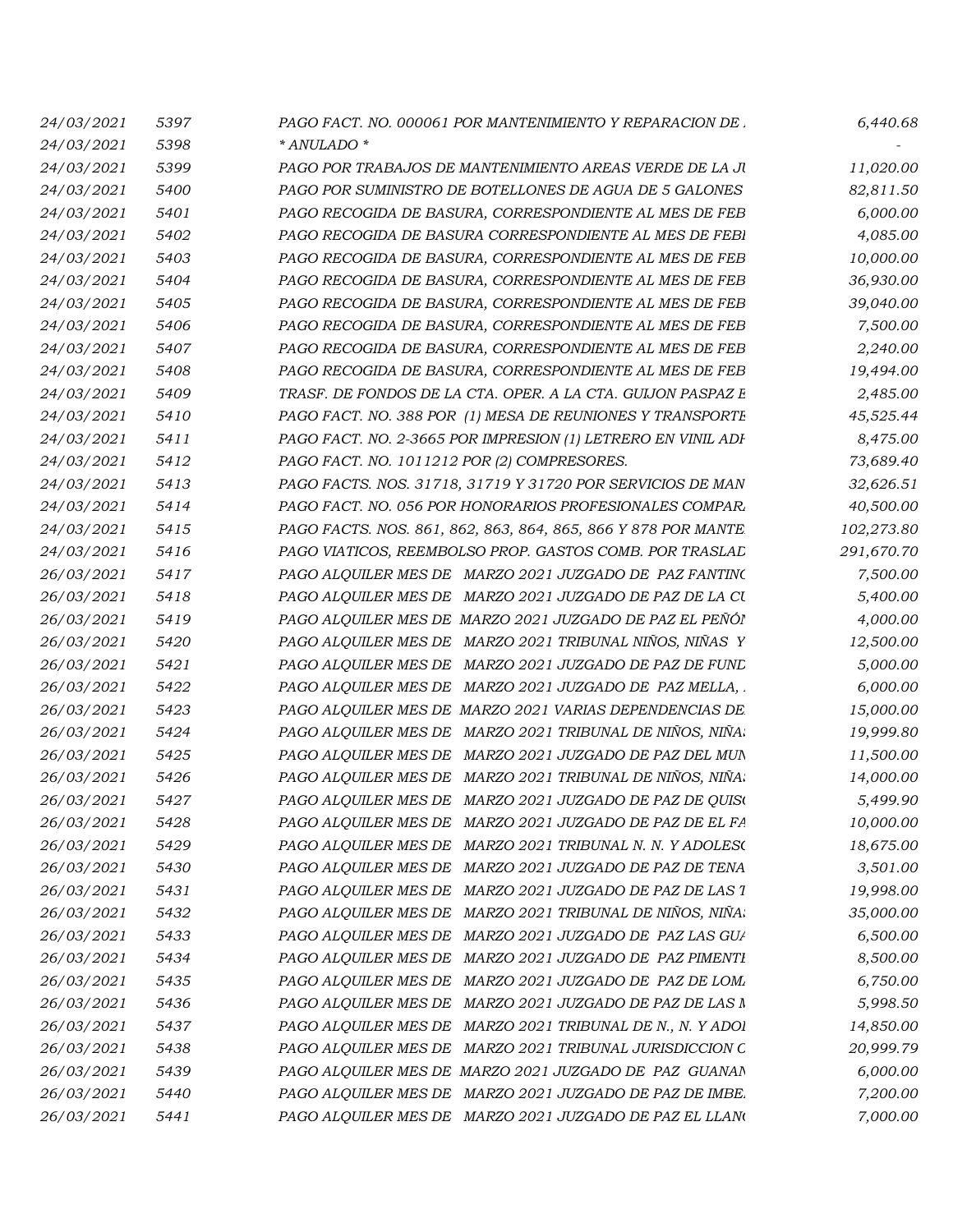| 26/03/2021               | 5442 | PAGO ALQUILER MES DE MARZO 2021 JUZGADO DE PAZ DE VALL                                                                  | 8,100.00              |
|--------------------------|------|-------------------------------------------------------------------------------------------------------------------------|-----------------------|
| 26/03/2021               | 5443 | PAGO ALQUILER MES DE MARZO 2021 JUZGADO DE PAZ PERALV                                                                   | 7,999.20              |
| 26/03/2021               | 5444 | PAGO ALQUILER MES DE MARZO 2021 JUZGADO DE PAZ DE SABAJ                                                                 | 7,200.00              |
| 26/03/2021               | 5445 | PAGO ALQUILER MES DE MARZO 2021 JUZGADO DE PAZ BAYAGU                                                                   | 11,999.70             |
| 26/03/2021               | 5446 | PAGO ALQUILER MES DE MARZO 2021 3RA SALA CIVIL Y COMERO                                                                 | 360,375.57            |
| 26/03/2021               | 5447 | PAGO ALQUILER MES DE MARZO 2021 JUZGADO DE PAZ ASUNTO.                                                                  | 43,000.00             |
| 26/03/2021               | 5448 | PAGO ALQUILER MES DE MARZO 2021 JUZGADO DE PAZ DE PUEI                                                                  | 6,000.00              |
| 26/03/2021               | 5449 | PAGO ALQUILER MES DE MARZO 2021 JUZGADO DE PAZ GUAYAI                                                                   | 4,050.00              |
| 26/03/2021               | 5450 | PAGO ALQUILER MES DE MARZO 2021 JUZGADO DE PAZ DE MAT.                                                                  | 3,750.00              |
| 26/03/2021               | 5451 | PAGO ALQUILER MES DE MARZO 2021 TRIBUNALES DE TRÁNSITO                                                                  | 24,000.00             |
| 26/03/2021               | 5452 | PAGO ALQUILER MES DE MARZO 2021 LOCAL PARA PARQUEO PA                                                                   | 20,000.00             |
| 26/03/2021               | 5453 | PAGO ALQUILER MES DE MARZO 2021 JUZGADO DE PAZ DE SAN                                                                   | 6,000.00              |
| 26/03/2021               | 5454 | PAGO ALQUILER MES DE MARZO 2021 JUZGADO DE PAZ DE CON                                                                   | 40,000.00             |
| 26/03/2021               | 5455 | PAGO ALQUILER MES DE MARZO 2021 SALA CIVIL DEL TRIBUNAL                                                                 | 48,400.00             |
| 26/03/2021               | 5456 | PAGO ALQUILER MES DE MARZO 2021 JUZGADO DE PAZ DE JARA                                                                  | 16,706.25             |
| 26/03/2021               | 5457 | PAGO ALQUILER MES DE MARZO ANO 2021, POR LOCAR JUZGADO                                                                  | 14,787.00             |
| 26/03/2021               | 5458 | PAGO ALQUILER MES DE MARZO 2021 JUZGADO DE PAZ DEL MUI                                                                  | 6,930.00              |
| 26/03/2021               | 5459 | FACT. NO. 121 POR ALQUILER LOCAL QUE ALOJA EL TRIBUNAL SU.                                                              | 333,197.06            |
| 26/03/2021               | 5460 | SERVICIO DE PSIQUIATRÍA OFRECIDOS A LOS SERVIDORES JUDICIA                                                              | 43,200.00             |
| 26/03/2021               | 5461 | SERVICIO DE PSIQUIATRÍA OFRECIDOS A LOS SERVIDORES JUDICIA                                                              | 43,200.00             |
| 26/03/2021               | 5462 | SERVICIO DE PSIQUIATRÍA OFRECIDOS A LOS SERVIDORES JUDICIA                                                              | 91,889.10             |
| 26/03/2021               | 5463 | PAGO FACT. NO. 500197561 POR ALQUILER DEL LOCAL QUE ALOJ.                                                               | 14,725.00             |
| 26/03/2021               | 5464 | PAGO FACT. NO. 000030 POR POR ALQUILER LOCAL QUE ALOJA E                                                                | 18,645.00             |
| 26/03/2021               | 5465 | PAGO CONSUMO DE ENERGIA ELECTRICA, FACTURAS CORRESPON                                                                   | 2,951,439.28          |
| 29/03/2021               | 5466 | PAGO FACT. NO. 19696972 POR SUMINISTRO DE AGUA POTABLE C                                                                | 127,261.72            |
| 29/03/2021               | 5467 | PAGO FACTS. NOS. 202, 203, 204 Y 205 POR SERVICIOS DE MANTE                                                             | 113,410.40            |
| 29/03/2021               | 5468 | PAGO FACTS NOS. FT-0015719, FT-0015721, FT-0015722, FT-0015.                                                            | 1,250,899.06          |
| 29/03/2021               | 5469 | PAGO FACT. NO. 0327 POR (400) PATA DE APOYO PARA TOPE DE E.                                                             | 128,820.00            |
| 29/03/2021               | 5470 | PAGO FACTS. NOS. 91109619, 91109620 Y 91109626 POR SERVICI                                                              | 28,912.58             |
|                          | 5471 |                                                                                                                         |                       |
| 29/03/2021<br>29/03/2021 | 5472 | PAGO FACTS. NOS. 4040, 4099 Y 4136 POR MANTENIMIENTO PREV.<br>PAGO FACTS. NOS. 801006 Y 801007 POR MANTENIMIENTO DE LAS | 9,684.00<br>86,481.22 |
| 29/03/2021               | 5473 |                                                                                                                         |                       |
|                          |      | PAGO 80% FINAL FACT. NO. 630 POR SOLUCION DE CONEXION DE i                                                              | 76,660.42             |
| 29/03/2021               | 5474 | PAGO FACT. NO. 205 POR (144) POTES DE TINTA GOTERO PARA ALI                                                             | 7,485.12              |
| 29/03/2021               | 5475 | PAGO FACTS. NOS. 1469, 1470 Y 1475 POR SERVICIOS DE MANTEL                                                              | 75,320.00             |
| 29/03/2021               | 5476 | PAGO FACT. NO. 170 POR SERVICIO DE MANTENIMIENTO Y LIMPIEZ                                                              | 1,154,948.62          |
| 29/03/2021               | 5477 | PAGO FACT. NO. 166 POR SERVICIOS DE MANTENIMIENTO Y LIMPIE                                                              | 481,927.65            |
| 29/03/2021               | 5478 | PAGO FACT. NO. 167 POR SERVICIOS DE MANTENIMIENTO Y LIMPII                                                              | 98,845.91             |
| 29/03/2021               | 5479 | PAGO FACT. NO. 0192 POR SERVICIO DE ILUMINACION E INSTALAC                                                              | 81,776.00             |
| 29/03/2021               | 5480 | PAGO FACTS. NOS. 801030 Y 801031 POR MANTENIMIENTO DE LAS                                                               | 86,481.22             |
| 29/03/2021               | 5481 | PAGO FACT. NO. 511 POR LICENCIAMIENTO DE SOFTWARE MICROS                                                                | 4,541,771.96          |
| 29/03/2021               | 5482 | PAGO FACT. NO. 0089 POR HONORARIOS PROFESIONALES, EN CAL                                                                | 225,000.00            |
| 29/03/2021               | 5483 | PAGO FACT. NO. 000021534 POR ARTICULOS FARMACEUTICOS VA.                                                                | 29,246.32             |
| 29/03/2021               | 5484 | PAGO FACT. NO. 001 POR SERVICIOS DE ALMUERZOS, CORRESPON                                                                | 8,848.45              |
| 29/03/2021               | 5485 | PAGO FACT. NO. 100022886 POR AUTOMATIZACION DE LA BARREF                                                                | 15,171.60             |
| 29/03/2021               | 5486 | PAGO FACT. NO. 17048 POR 10% DE LOS PRESUPUESTOS GENERAL                                                                | 19,057.64             |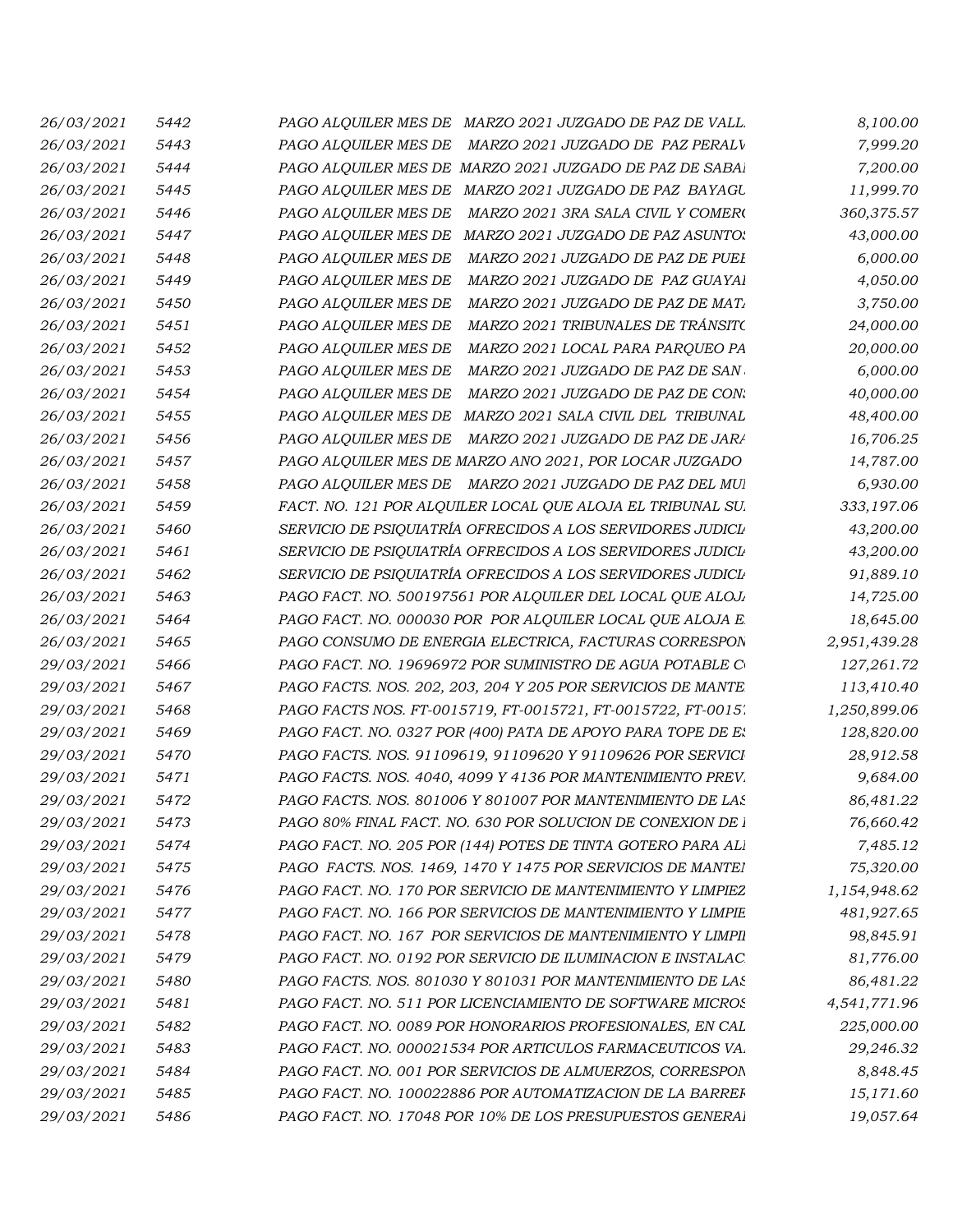| 29/03/2021        | 5487 | PAGO FACT. NO. 11059 POR (365) PATCH CORD.                  | 45,369.50  |
|-------------------|------|-------------------------------------------------------------|------------|
| 30/03/2021        | 5488 | PAGO FACT. NO. VNT/2020/1221 POR MANTENIMIENTO DE AREAS     | 21,520.00  |
| 30/03/2021        | 5489 | PAGO FACT. NO. 0009322 POR (12) PLACAS ACRILICAS PARA PREM  | 25,684.67  |
| 30/03/2021        | 5490 | PAGO SUMINISTRO DE AGUA A DISTINTAS DEPENDENCIAS DE ESTA    | 44,927.00  |
| <i>30/03/2021</i> | 5491 | PAGO FACTURAS POR SERVICIOS DE MANTENIMIENTO DE VEHICUI     | 299,637.82 |
| 30/03/2021        | 5492 | PAGO FACT. NO. 0187 POR REPARACION DE PISO DE MADERA        | 239,795.74 |
| 30/03/2021        | 5493 | PAGO FACT. NO. 2-3664 POR SUMINISTRO E INSTALACIÓN DE LAMI  | 29,374.80  |
| 30/03/2021        | 5494 | PAGO ALQUILER LOCAL QUE ALOJARA EL JUZGADO DE PAZ DE YA     | 14,787.00  |
| 30/03/2021        | 5495 | PAGO FACT. NO. 5338 POR (17) BATERIAS MOURA 25/12 PARA PLA  | 221,403.39 |
| 30/03/2021        | 5496 | PAGO FACT. NO. 19848444 POR SUMINISTRO DE AGUA POTABLE C    | 88,182.72  |
| 30/03/2021        | 5497 | PAGO FACT. NO. 00000065 POR SEGURO DENTAL CORRESPONDIE!     | 950,000.00 |
| <i>30/03/2021</i> | 5498 | PAGO FACT. NO. FACO00001334 POR SERVICIOS DE DISENO GRAF.   | 91,460.00  |
| 30/03/2021        | 5499 | PAGO FACT. NO. 102 POR ALMUERZOS CORRESPONDIENTES AL PE     | 8,043.59   |
| 30/03/2021        | 5500 | PAGO FACT. NO. 773252 POR SEGURO DENTAL, CORRESPONDIENT     | 43,700.00  |
| 30/03/2021        | 5501 | PAGO FACT. 43212 POR (30) POLOSHIRTS CON CUELLO.            | 20,001.00  |
| 30/03/2021        | 5502 | PAGO FACT. NO. FAC-000398 POR (7) CREDENZAS Y (2) BUTACAS N | 61,271.20  |
| <i>30/03/2021</i> | 5503 | PAGO FACT. NO. 169625 POR (1) COUNTERS DE RECEPCION.        | 37,290.00  |
| 30/03/2021        | 5504 | PAGO FACT. NO. 916 POR (8) GOMAS 265/60 R18 BRIDGESTONE.    | 73,545.73  |
| <i>30/03/2021</i> | 5505 | PAGO FACT. NO. LR-010 POR HONORARIOS PROFESIONALES, EN C.   | 231,799.91 |
| 30/03/2021        | 5506 | PAGO FACT. NO. GK-007 POR HONORARIOS PROFESIONALES, EN C    | 262,349.85 |
| 30/03/2021        | 5507 | PAGO FACT. NO. LU3/5 POR (3) BATERIAS LTH DE 12 V. NOTA. ES | 23,940.67  |
| <i>30/03/2021</i> | 5508 | PAGO FACT. NO. 0332 POR (70) TABLAS DE CAOBA.               | 187,862.50 |
| 30/03/2021        | 5509 | TRANSFERENCIA DE FONDOS PARA CUBRIR GASTOS DE CAPACITA      | 292,070.00 |
| <i>30/03/2021</i> | 5510 | PAGO FACT. NO. 19992588 POR SUMINISTRO DE AGUA POTABLE C    | 88,182.01  |
| 30/03/2021        | 5511 | PAGO FACT. NO. 1448 POR (25) JACKETS COLOR NEGRO CON SERI   | 36,725.00  |
| 30/03/2021        | 5512 | PAGO FACT. NO. 015950 POR MATERIALES ELECTRICOS.            | 31,035.44  |
| 30/03/2021        | 5513 | PAGO FACT. NO. 505 POR ADICIONAL POR ALQUILER DE (15) CABLI | 69,666.53  |
| 30/03/2021        | 5514 | PAGO FACT. NO. 504 POR SERVICIO DE ALQUILER DE PLANTA ELEC  | 250,342.53 |
| 30/03/2021        | 5515 | PAGO SUMINISTRO DE AGUA Y ALCANTARILLADO, FACTURAS COR.     | 4,940.00   |
| <i>30/03/2021</i> | 5516 | PAGO SUMINISTRO DE AGUA Y ALCANTARILLADO, FACTURAS COR.     | 9,763.00   |
| 30/03/2021        | 5517 | PAGO SUMINISTRO DE AGUA Y ALCANTARILLADO, FACTURAS COR.     | 18,267.00  |
|                   |      | PAGO FACTS. NOS. 167 Y 168 POR HONORARIOS PROFESIONALES     |            |
| 30/03/2021        | 5518 |                                                             | 25,824.00  |
| 30/03/2021        | 5519 | PAGO FACTS. NOS. 23 Y 24 POR HONORARIOS PROFESIONALES DE    | 35,100.00  |
| 30/03/2021        | 5520 | REEMBOLSO POR PAGO DE TAXI.                                 | 437.00     |
| 30/03/2021        | 5521 | PAGO VIATICOS Y REEMB. GASTOS DE COMBUSTIBLE POR TRASLA     | 231,937.34 |
| 30/03/2021        | 5522 | PAGO 20% AVANCE POR JUEGOS DE UNIFORMES (O/C NO. 29724).    | 211,536.00 |
| 30/03/2021        | 5523 | TRANSFERENCIA DE FONDOS PARA CUBRIR GASTOS DE FORTALE(      | 71,156.58  |
| 30/03/2021        | 5524 | PAGO FACT. NO. FT-0015720 POR SERVICIO DE LIMPIEZA, CORRES. | 516,480.00 |
| 30/03/2021        | 5525 | PAGO FACT. NO. 01-00374068 POR RECOGIDA DE BASURA EN EL F   | 10,000.00  |
| 30/03/2021        | 5526 | PAGO SUMINISTRO DE AGUA Y ALCANTARILLADO AL PALACIO DE J    | 801,981.00 |
| 30/03/2021        | 5527 | PAGO SERVICIOS PRESTADOS EN DISTINTOS CENTROS DE ENTREV     | 53,460.00  |
| 30/03/2021        | 5528 | PAGO RECOGIDA DE BASURA, CORRESPONDIENTE AL MES DE MAI      | 6,000.00   |
| 30/03/2021        | 5529 | PAGO RECOGIDA DE BASURA, CORRESPONDIENTE AL MES DE MAI      | 4,085.00   |
| 30/03/2021        | 5530 | PAGO RECOGIDA DE BASURA, CORRESPONDIENTE AL MES DE MAI      | 38,932.00  |
| 30/03/2021        | 5531 | PAGO RECOGIDA DE BASURA, CORRESPONDIENTE AL MES DE MAI      | 39,040.00  |